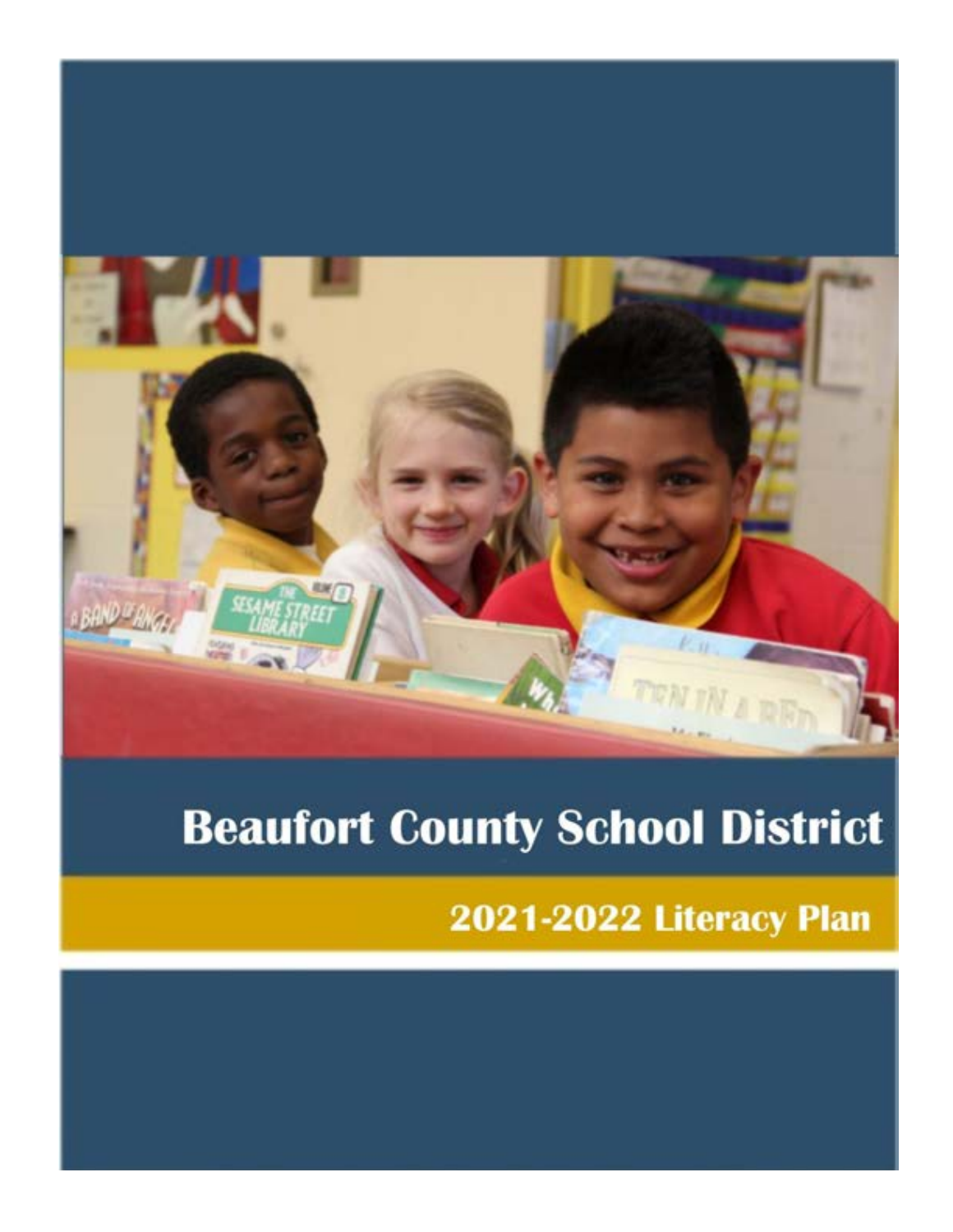<span id="page-1-0"></span>

| <b>Beaufort County School District - Vision, Mission and Core Beliefs</b>                                                                                                                                                          |           |
|------------------------------------------------------------------------------------------------------------------------------------------------------------------------------------------------------------------------------------|-----------|
| Mission and Vision of an Effective Literacy Program                                                                                                                                                                                |           |
| <b>Student Outcomes</b><br><b>Beaufort County School District Reading Data</b>                                                                                                                                                     |           |
| <b>Professional Learning Opportunities</b>                                                                                                                                                                                         |           |
| Assessment Plan                                                                                                                                                                                                                    | 6         |
| <u>Instructional Plan and the contractional contractional planets</u>                                                                                                                                                              | 6         |
| <b>Parent and Family Involvement Exercise 2.2 Second 2.2 Second 2.3 Second 2.3 Second 2.3 Second 2.3 Second 2.3 Second 2.4 Second 2.4 Second 2.4 Second 2.4 Second 2.4 Second 2.4 Second 2.4 Second 2.4 Second 2.4 Second 2.4 </b> |           |
| <b>School and Community Partnerships</b>                                                                                                                                                                                           |           |
| References<br><u> 1980 - Jan Sterling von Berger (* 1900)</u>                                                                                                                                                                      |           |
| Appendix A - Literacy Assessment Plan                                                                                                                                                                                              |           |
| <u> Appendix B - Workshop Structures</u>                                                                                                                                                                                           | 16        |
| <b>Appendix C - Essential Curriculum Framework, Courses, and Resources</b>                                                                                                                                                         | 17        |
| <b>Appendix D - Beaufort County School Goals</b>                                                                                                                                                                                   | 18        |
| <b>Appendix E - Glossary of Terms</b>                                                                                                                                                                                              | <u>21</u> |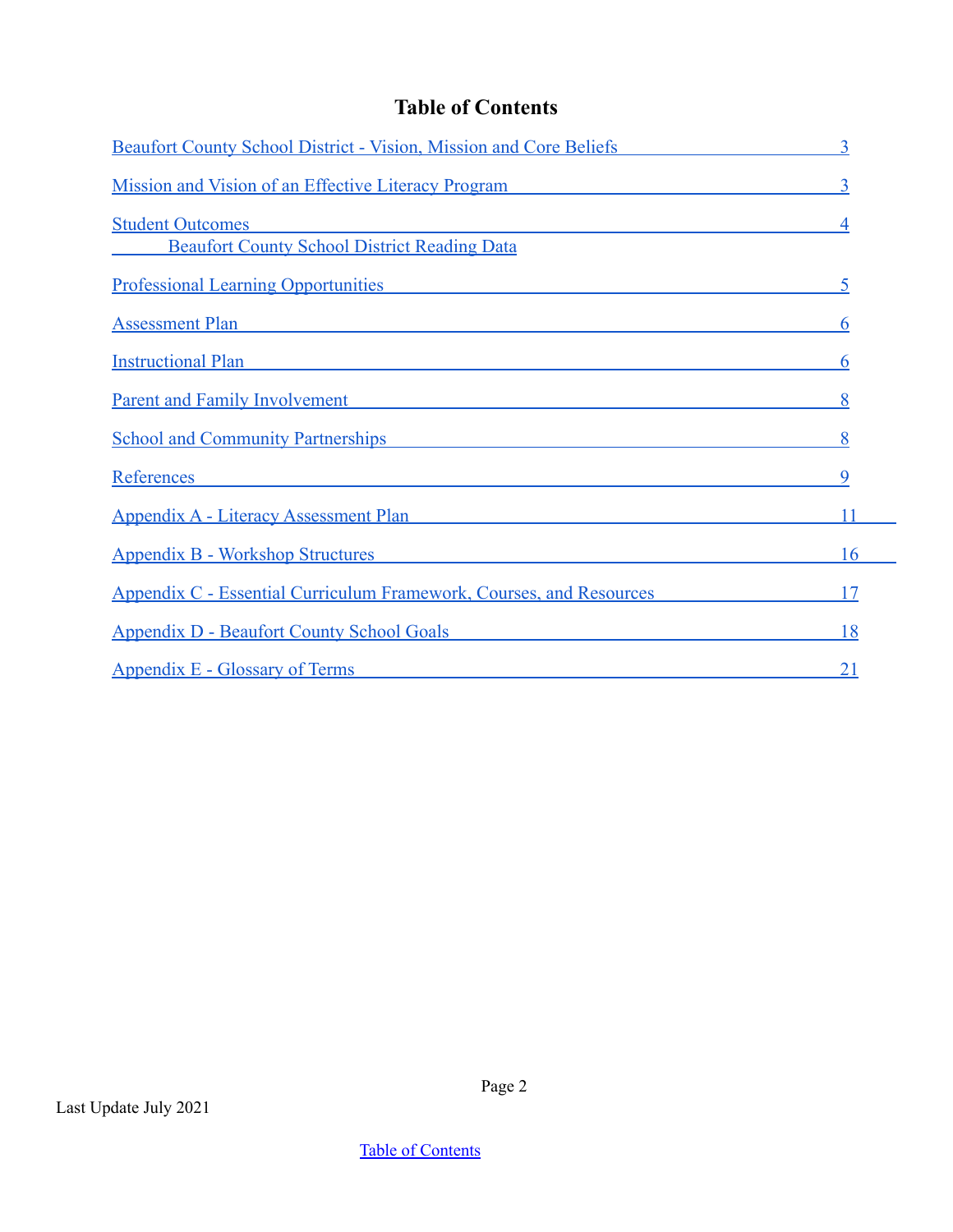#### <span id="page-2-0"></span>**Beaufort County School District - Vision, Mission and Core Beliefs**

#### **Mission**

The Beaufort County School District, through a personalized learning approach, will prepare graduates who compete and succeed in an ever-changing global society and career marketplace.

#### **Vision**

We will work with families and our diverse community to ensure that students perform at an internationally competitive level in a learning environment that is safe, nurturing and engaging.

#### **Core Beliefs**

- 1. Every student can learn using his or her valuable and unique talents and skills.
- 2. Learning takes place when the physical, emotional, social and intellectual well-being of all students is assured at every level and during every transition.
- 3. High expectations of the school community positively impact student success.
- 4. Early childhood learning experiences form the foundation of future school success.
- 5. Students learn best when they are engaged and provided with opportunities for problem solving and active participation.
- 6. All students are entitled to learning experiences to become competent and confident in the skills and knowledge needed to become successful and productive citizens.
- 7. Investment, involvement and connection of all members of the school community are essential to a student's success.
- 8. Frequent informal and formal assessment aligned to clearly defined learning objectives will provide improved student achievement.
- 9. The collection, analysis and use of data from a variety of sources are critical to making decisions.
- 10. Students should be prepared to compete and contribute in a changing global and multilingual society.

#### <span id="page-2-1"></span>**Mission and Vision of an Effective Literacy Program**

Beaufort County School District is committed to providing an effective literacy program across all content areas which prepares students to effectively contribute to a rapidly changing society. Students must be able to analyze and use information to communicate, create, collaborate and critically think in order to possess the understanding, skills and dispositions needed for successful entry into college, career or military service.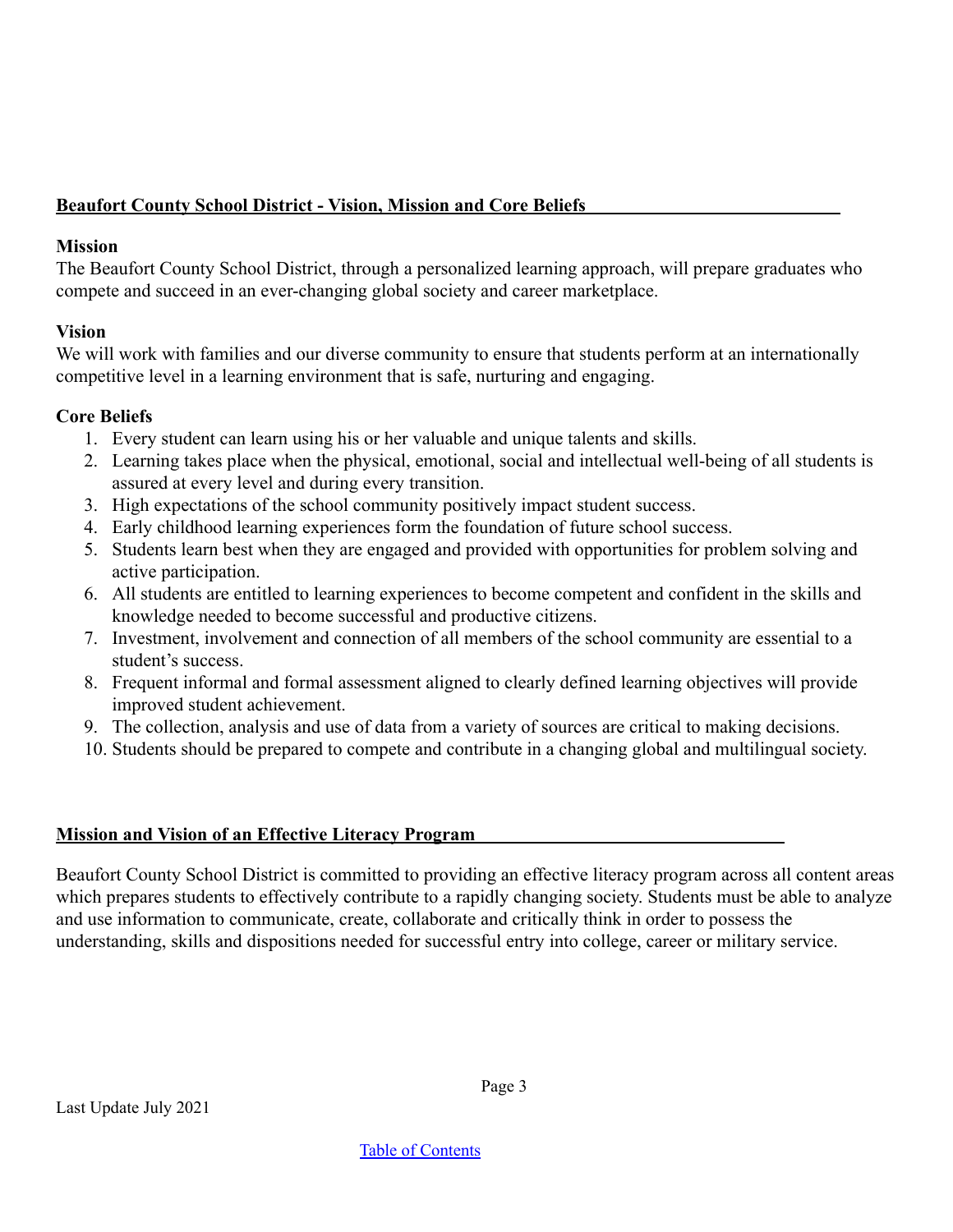#### <span id="page-3-0"></span>**Student Outcomes**

Beaufort County School District educators use Enrich to manage assessment data. Through Enrich, literacy data is reported and educators analyze the data to prioritize instructional needs and set goals at the district, school and classroom levels.

Beaufort County School District gathered and analyzed district student literacy data to determine the district's challenges and develop a literacy plan aligned to our district initiatives. The prevailing district literacy challenges include:

- Needed strategic focus in teaching and learning:
	- o Foundations of Reading
	- o Informational Text
	- o Text Dependent Analysis(Writing)
- Literacy achievement gaps among demographic groups
	- o SPED
	- o ESOL
	- o African American students
	- Summer loss in literacy achievement
		- o Average decline of 25% in student reading "on-grade level" from end of year to beginning of year (Elementary) as measured by Fountas and Pinnell.

| <b>Grade Level</b>   | Winter<br>2018 | Winter<br>2019 | <b>Winter</b><br>2020 | <b>Winter</b><br>2021 | <b>Winter</b><br>2022 |
|----------------------|----------------|----------------|-----------------------|-----------------------|-----------------------|
| Kindergarten         | 55.5%          | 48.8%          | 44.0%                 | 57.8%                 |                       |
| <b>First Grade</b>   | 48.3%          | 49.2%          | 42.7%                 | 45.6%                 |                       |
| <b>Second Grade</b>  | 49.6%          | 46.8%          | 46.1%                 | 45.0%                 |                       |
| <b>Third Grade</b>   | 52.5%          | 50.0%          | 48.1%                 | 51.6%                 |                       |
| <b>Fourth Grade</b>  | 54.9%          | 55.7%          | 54.0%                 | 47.2%                 |                       |
| <b>Fifth Grade</b>   | 55.5%          | 53.9%          | 55.7%                 | 51.9%                 |                       |
| <b>Sixth Grade</b>   | 52.0%          | 55.4%          | 50.3%                 | 52.0%                 |                       |
| <b>Seventh Grade</b> | 56.5%          | 53.7%          | 57.0%                 | 52.9%                 |                       |
| <b>Eighth Grade</b>  | 59.6%          | 61.6%          | 59.0%                 | 55.3%                 |                       |

#### **Beaufort County School District Reading Data and Projected Performance**

*Percent of students on grade level in reading (at or above the 50th percentile as measured by MAP)*

Last Update July 2021

Page 4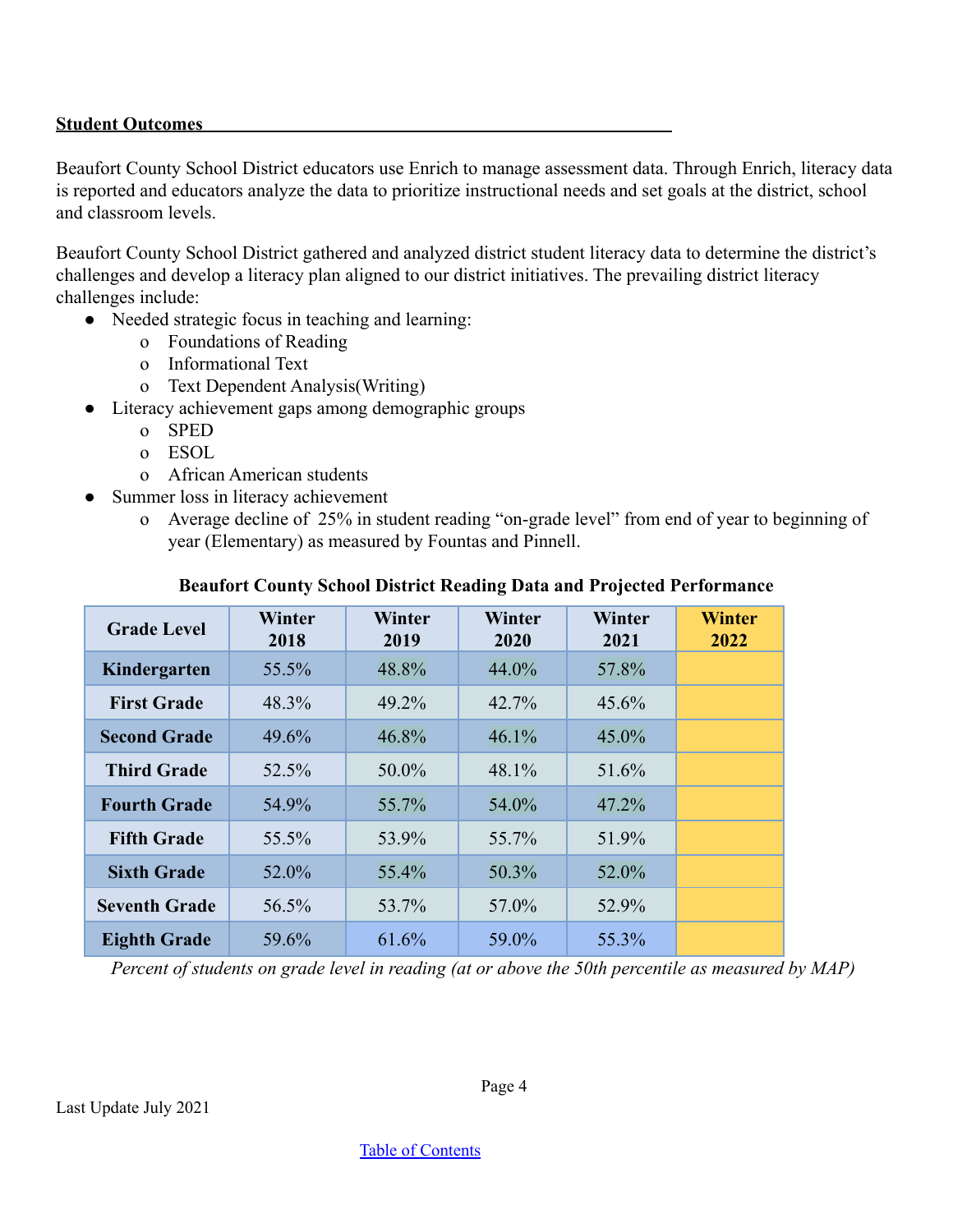# **Every K-12 classroom will include exemplary literacy components:**

- Significant time (75%) engaged in reading and writing practice that is aligned to the critical thinking required by grade level standards
- Classroom instruction will include on grade level text and Higher Order Questions as a model/example.
- Assignments that give students the opportunity to master content aligned to grade level standards, engage in important content specific practices, and build knowledge of the world in some way.
- A variety of print resources that include a broad range of reading levels and genres from which students may choose.
- High-quality, rigorous differentiated instruction of reading and writing standards that are authentic and transferable.
- A prevalence of dynamic/flexible grouping based on students' strengths and weaknesses.

# **Balanced Literacy for all students to include daily instruction and/or practice in:**

- Writing
- Vocabulary
- Comprehension
- Fluency
- Phonics
- Phonemic Awareness



Last Update July 2021

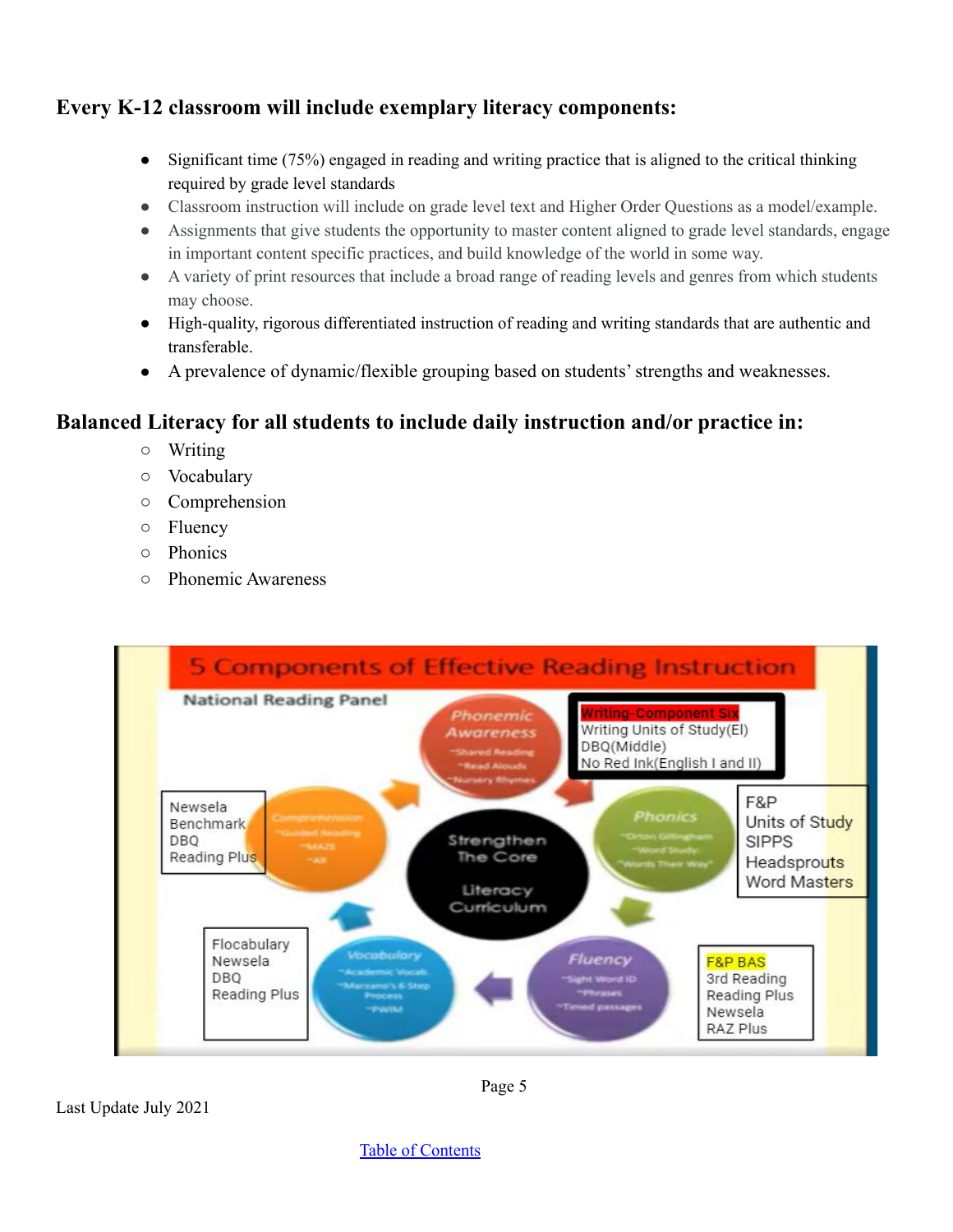# **In Every Child, Every Day, Allington and Gabriel(2012) suggest six things that every child should do, every day, to improve student achievement.**

- Read something of choice
- Read something accurately
- Read something they understand
- Write about something meaningful
- Talk with peers about reading and writing
- Listen to a fluent adult read



Page 6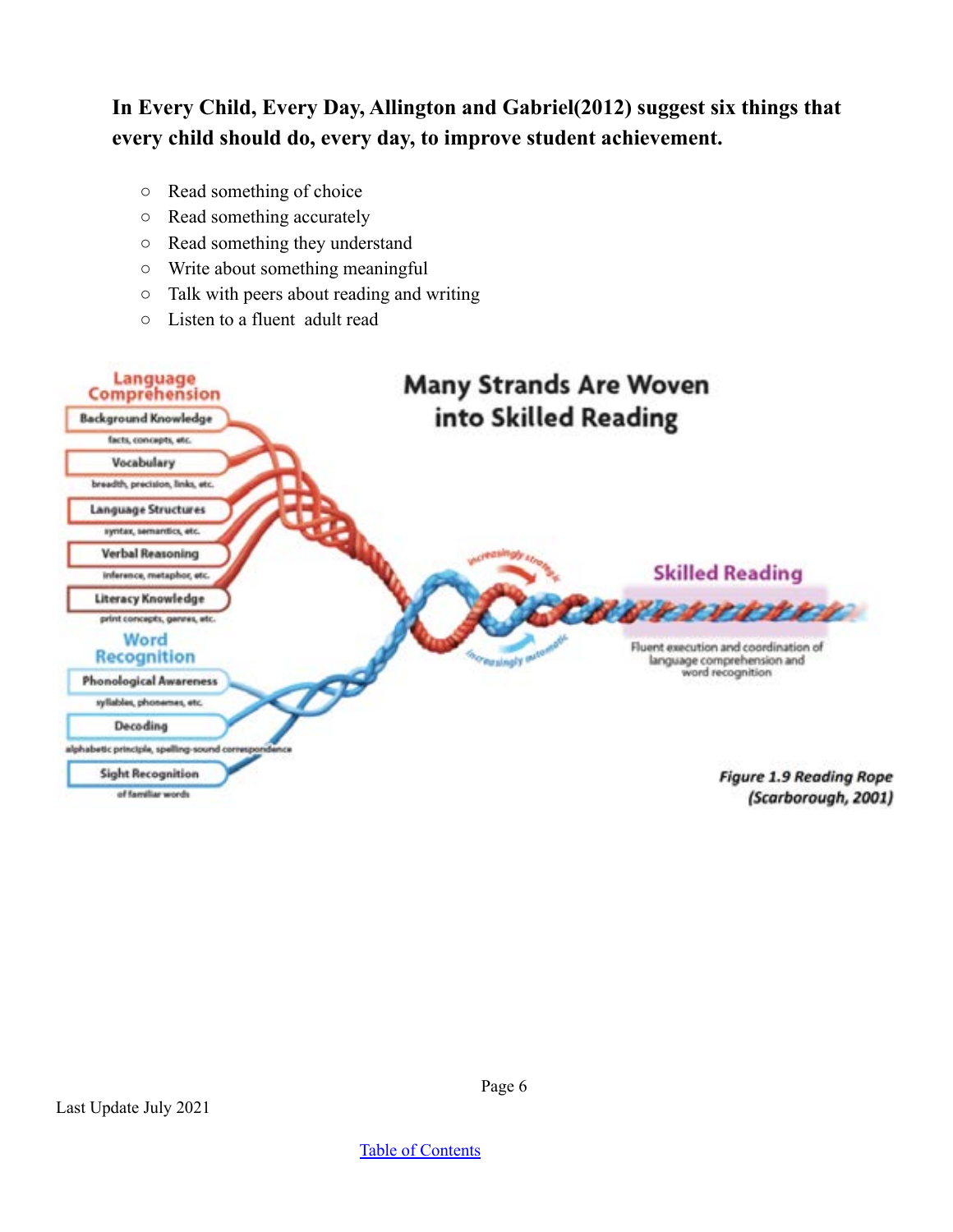# **English Language Arts Priority Standards 2021**

Please see appendix or click link for [Vertical Articulation Document of these standards](https://drive.google.com/file/d/1KGkWiUiNt2X58vCnB14898Oj6AZFd7V7/view?usp=sharing)

#### **Inquiry**

**Standard 1:** Formulate relevant, self-generated questions based on interests and/or needs that can be investigated.

**Standard 2:** Transact with texts to formulate questions, propose explanations, and consider alternative views and multiple perspectives.

**Standard 4:** Synthesize information to share learning and/or take action.

**Principles of Reading (Informational and Literary)**

**Standard 1:** Demonstrate understanding of the organization and basic features of print (concepts of print).

**Standard 2:** Demonstrate understanding of spoken words, syllables, and sounds (phonemic awareness).

**Standard 3:** Know and apply grade-level phonics and word analysis skills when decoding words (phonics).

**Standard 4:** Read with sufficient accuracy and fluency to support comprehension.

**Meaning and Context ( Literary and Informational )**

**Standard 5**: Determine meaning and develop logical interpretations by making predictions, inferring, drawing conclusions, analyzing, synthesizing, providing evidence, and investigating multiple interpretations.

**Standard 6**: Summarize key details and ideas to support analysis of thematic development. **Standard 6**: Summarize key details and ideas to support analysis of central ideas.

**Standard 7:** Analyze the relationship among ideas, themes, or topics in multiple media and formats and in visual, auditory, and kinesthetic modalities.

**Standard 7:** Research events, topics, ideas, or concepts through multiple media, formats, and visual, auditory, and kinesthetic modalities.

**Standard 8:** Analyze characters, settings, events, and ideas as they develop and interact within a particular context.

**Standard 8:** Interpret and analyze the author's use of words, phrases, text features, conventions, and structures and how their relationships shape meaning and tone in print and multimedia texts.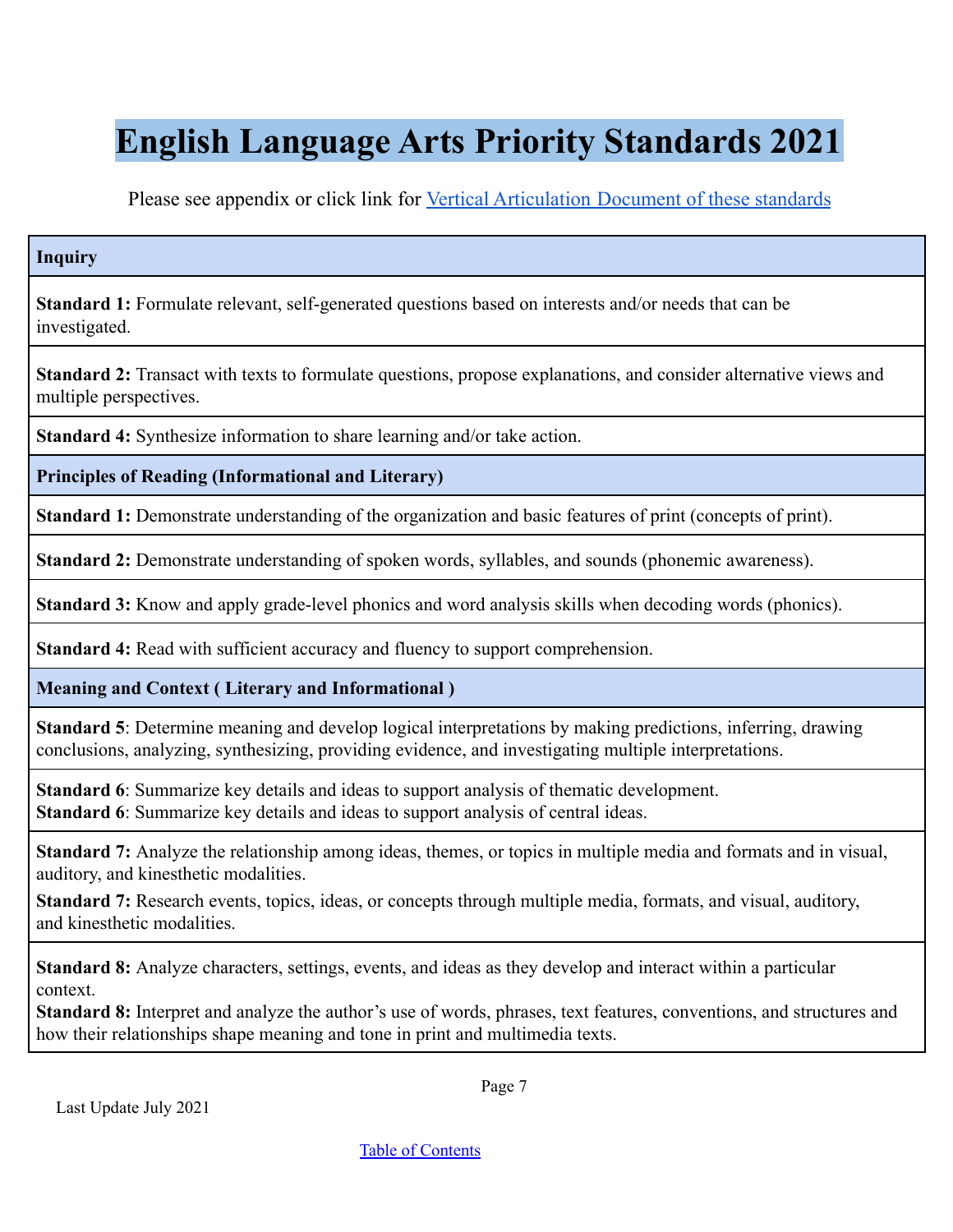#### **Language, Craft, and Structure (Literary and Informational)**

**Standard 9:** Interpret and analyze the author's use of words, phrases, and conventions, and how their relationships shape meaning and tone in print and multimedia texts.

**Standard 9:** Apply a range of strategies to determine and deepen the meaning of known, unknown, and multiple-meaning words, phrases, and jargon; acquire and use general academic and domain- specific vocabulary.

**Standard 11:** Analyze and provide evidence of how the author's choice of point of view, perspective, or purpose shapes content, meaning, and style.

**Standard 10:** Analyze and provide evidence of how the author's choice of purpose and perspective shapes content, meaning and style.

**Standard 12:** Analyze and critique how the author uses structures in print and multimedia texts to shape meaning and impact the reader.

**Standard 11:** Analyze and critique how the author uses structures in print and multimedia texts to craft informational and argument writing.

**Standard 13(12):** Read independently and comprehend a variety of texts for the purposes of reading for enjoyment, acquiring new learning, and building stamina; reflect and respond to increasingly complex texts over time.

#### **Writing**

**Standard 1:** Write arguments to support claims with clear reasons and relevant evidence.

**Standard 2**: Write informative/explanatory texts to examine and convey complex ideas and information clearly and accurately through the effective selection, organization, and analysis of content.

**Standard 3:** Write narratives to develop real or imagined experiences or events using effective techniques, well-chosen details, and well-structured event sequences.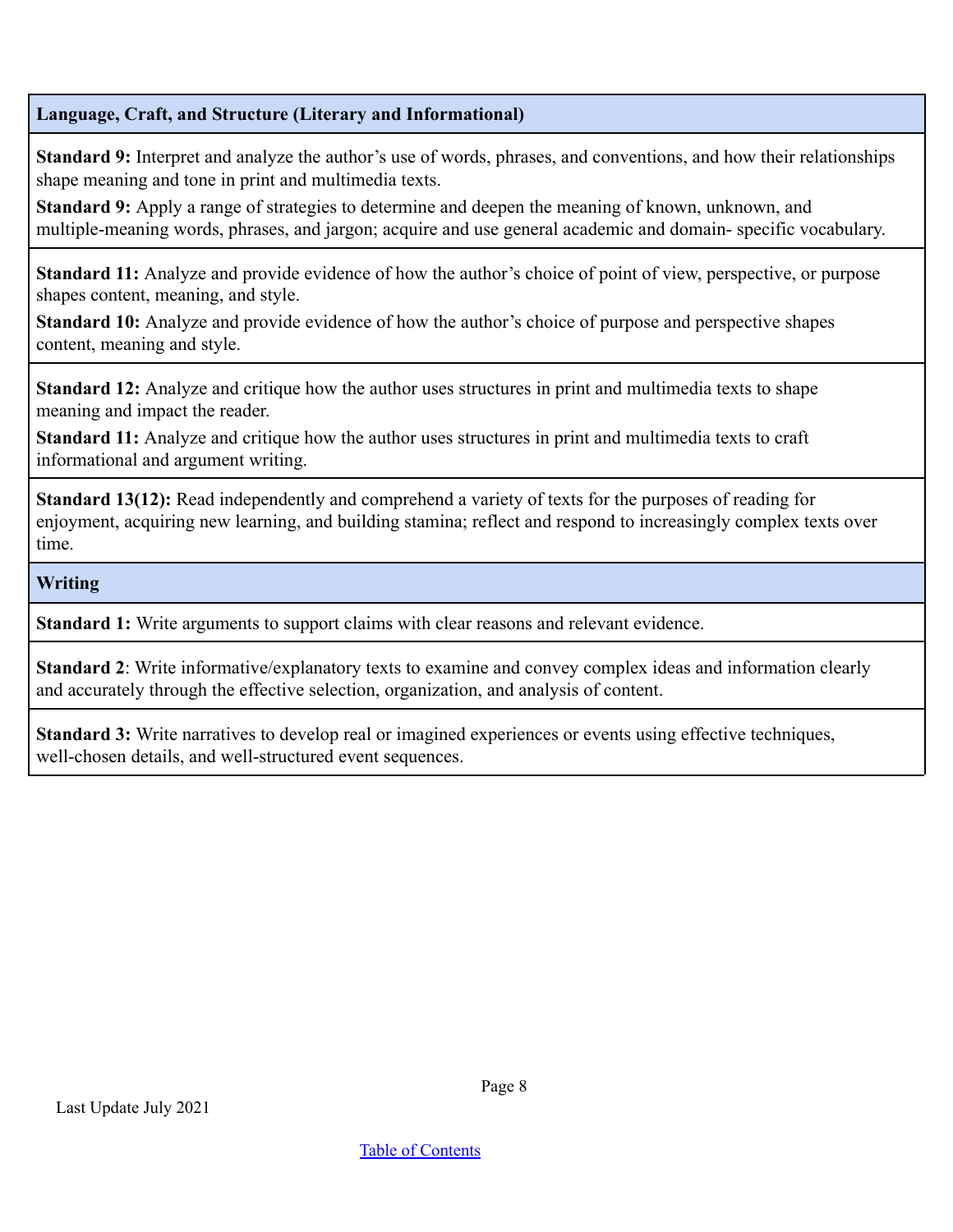#### <span id="page-8-0"></span>**Professional Learning Opportunities**

By providing job-embedded literacy professional learning opportunities, student literacy achievement (language, writing, reading, listening and speaking) will increase across content areas. Current research and data will be utilized to plan high quality professional development for educators in an effort to ensure all students have access to quality teachers who are prepared to teach to the levels of rigor required by SCCCRS. The district will maximize opportunities for collaboration and professional learning both vertically and horizontally, while providing professional development in the following areas:

| <b>Focus</b>                                                              | <b>Training</b>                                                                | Dates/Time                            | <b>Audience</b>                                                                                                       |
|---------------------------------------------------------------------------|--------------------------------------------------------------------------------|---------------------------------------|-----------------------------------------------------------------------------------------------------------------------|
| Foundations of Reading<br><b>Intervention</b>                             | Systematic Instruction in<br>Phonics, Phonemic<br>Awareness and Sight<br>Words | <b>Access long range</b><br>plan here | Elementary interventionist must<br>attend, but others are welcome                                                     |
| Reading Fluency and<br>Comprehension<br><b>Intervention</b>               | <b>Reading Plus</b>                                                            |                                       | Middle School ELA- all who<br>serve students reading below<br>grade level<br><b>Elementary Intervention</b>           |
| <b>Tier I</b>                                                             | Scholastic Literacy                                                            |                                       | All participating Schools (BES,<br>BLES, BRES, HHSCA, JSES,<br>LIES, MOES, PRES, RSIA,<br>MCRES, SHES, WBES,<br>WBMS) |
| Foundations of Reading<br>Reading Comprehension<br><b>Tier I</b>          | i-Ready                                                                        |                                       | All elementary ELA teachers                                                                                           |
| Reading Comprehension<br><b>Tier I-Teacher</b><br>instructional resources | Newsela                                                                        |                                       | 2-12 teachers                                                                                                         |
| Foundations of Reading<br>Reading Comprehension<br>Practice at Home       | Learning A-Z<br><b>RAZ</b><br>Headsprouts                                      |                                       | $Pk-5$                                                                                                                |
| Writing                                                                   | No Red Ink                                                                     |                                       | $6 - 12$                                                                                                              |

Last Update July 2021

Page 9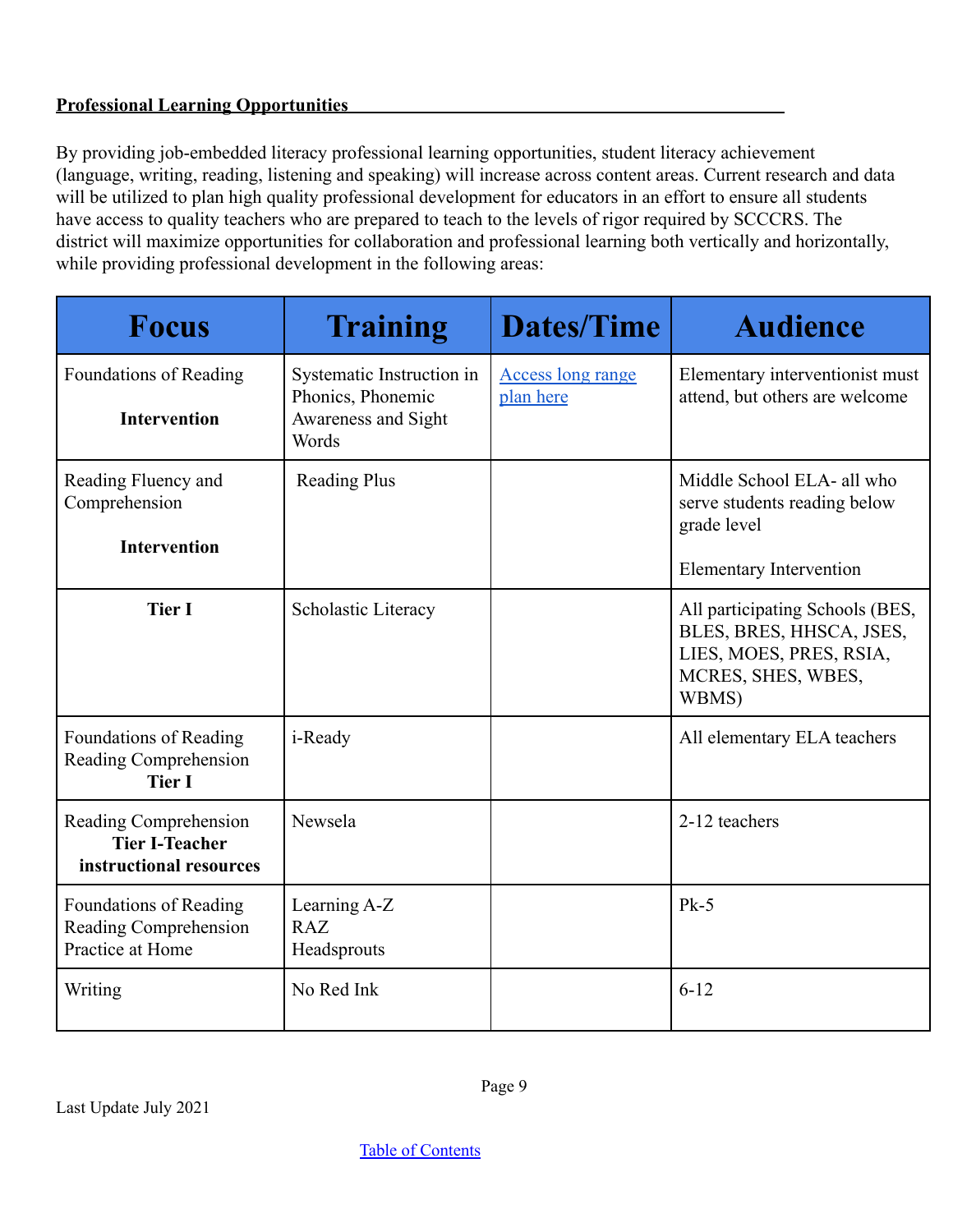Previous Areas of Professional Development will continue to be important and supported through our Literacy Coaches:

- Student Centered Coaching [Year Round Plan](https://docs.google.com/document/d/1YtOhFN_s3lC96Rbi1Ct24EopexcjMLB5CPv3h7KQcY4/edit?usp=sharing)
- Conferring with students to include Goal Setting and Documentation in order to gauge reading and writing instructional next steps.
- Document Based Ouestions & Text Dependent Analysis

## <span id="page-9-0"></span>**Assessment**

Educators in Beaufort County School District will provide continuous feedback to students as they acquire skills and processes for understanding and ownership of their learning. Focusing on student understanding and transfer of learning is critical. This is accomplished by providing instruction and student feedback through multiple formative and summative assessments including, but not limited to:

- Teaching Strategies Gold (pre-kindergarten)
- KRA (kindergarten)(State Mandated)
- Running Record Benchmark System (Fountas & Pinnell) (K-5)
	- Text Level
	- Accuracy
	- Fluency
	- Comprehension
	- Genre
- Measures of Academic Progress (MAP Growth) (2-9)(State Mandate)
- Measures of Academic Progress (MAP Fluency) (K-1)(State Mandate-MTSS Dyslexia Screener)
- SC Ready (3-8)(Federal Mandate)
- End of Course for English II(State Mandated)
- TDA Writing Practice (No Red Ink, DBQ Project, etc.)
- Each school must administer a base-line writing piece by September 24th. This data will be used to write individual(school based) writing plans.
- Performance Matters standards based common assessments(tied to units in Rubicon) to be analyzed at least quarterly.
- Letter, Sound, Sight Word, Concepts of Print

#### **Reporting Running Records:**

For consistency across the district, our recommendation is to administer text reading level assessment on an ongoing basis to maximize instructional time. This allows teachers to officially report text reading data two times a year and record appropriate reading level information on report cards using multiple data sources (MAP, Text Reading Assessments, other classroom assessments). The adopted reading assessments are designed to be formative and used to drive ongoing instructional decisions.

Page 10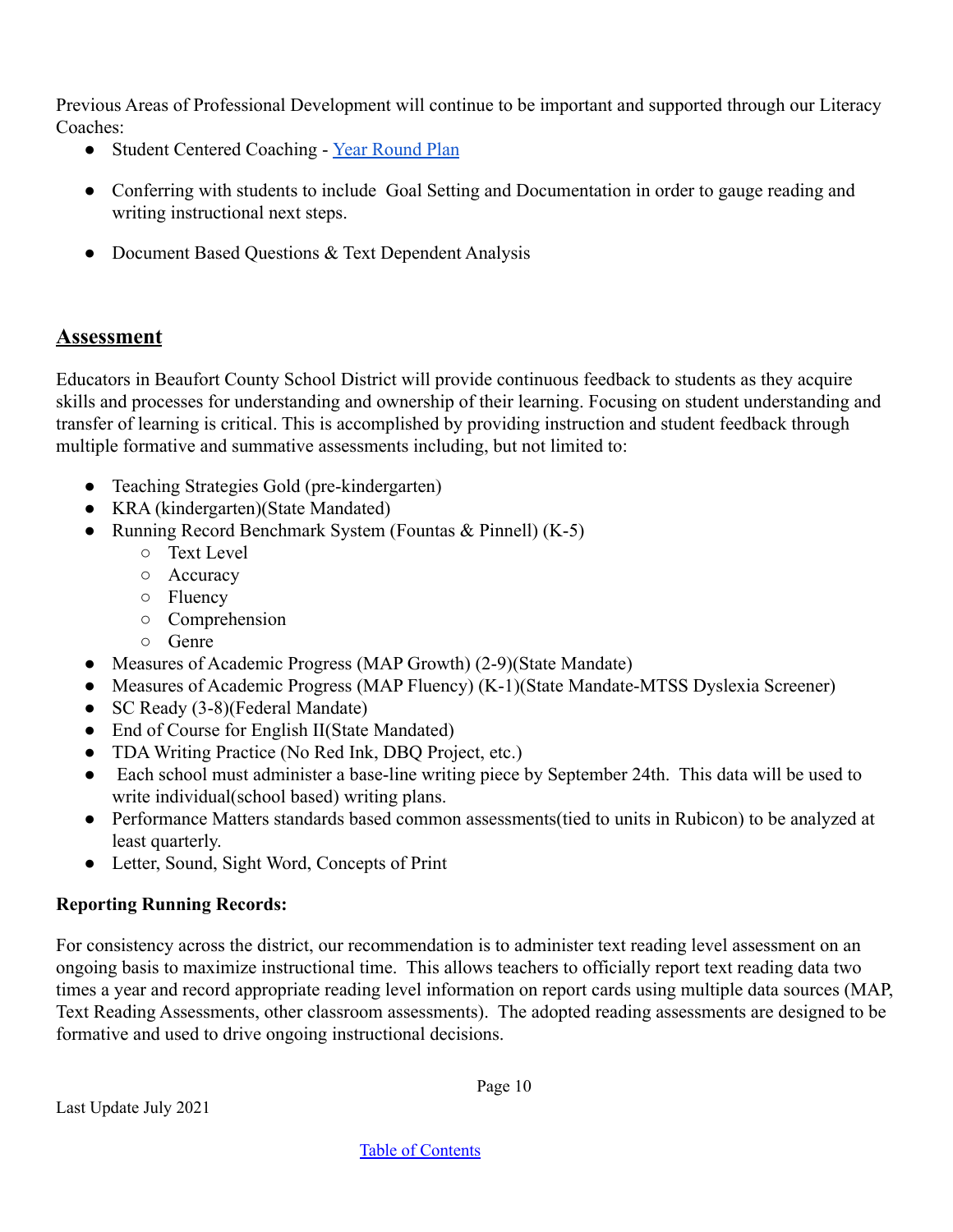We recommend using Above, At, or Below to record text reading level so parents are not confused by equated levels, specific assessment terminology unfamiliar to them.

#### **Report Card:**

Reading Level should be reported in terms of *Above, At*, or *Below* Grade Level based on MAP data, Text Reading data, and other classroom observations. e.g. Your child is reading (Above, At, Below) grade level.

#### **Merging Fountas and Pinnell Benchmark Assessment Systems 1-2 with 3:**

Fountas and Pinnell has updated the Benchmark Assessment System to Edition 3. The books are the same (with a few edits), but the Comprehension Conversation protocol has changed. The literacy coach at each school will assist in discarding the old reading record materials, and will provide each teacher with a master copy electronically.

#### **Reporting data in Enrich**

- Text Level
- Accuracy %
- Fluency rubric score
- · Genre
- · Comprehension level (Proficient, Approaching Proficiency, Limited Proficiency, and Not Proficient)

#### **Glossary of Assessments:**

**KRA:** The KRA determines each child's readiness level from an evaluation of four domains: Social Foundations, Language/Literacy, Mathematics, and Physical Well-Being. The KRA provides a snapshot of students' abilities at the beginning of the school year.

**Pre-Kindergarten: GOLD Assessment System:** Combines ongoing, authentic observational assessment for all areas of development and learning with intentionally focused performance-assessment tasks for selected predictors of school success in the areas of literacy and numeracy. The system documents children's development and learning over time, identifies children who would benefit from further evaluation or services and guides planning and instruction through three checkpoints (fall, winter  $\&$  spring).

**K-5 Fountas/Pinnell**: Consists of a series of carefully designed benchmark books that measure the level of difficulty at which a student is able to read fiction and nonfiction texts. The books range in difficulty from those for beginning readers (A) to those for advanced readers (Z). Included are diagnostic assessments for the following components of reading ability: Comprehension within, beyond and about the text, writing about

Page 11

Last Update July 2021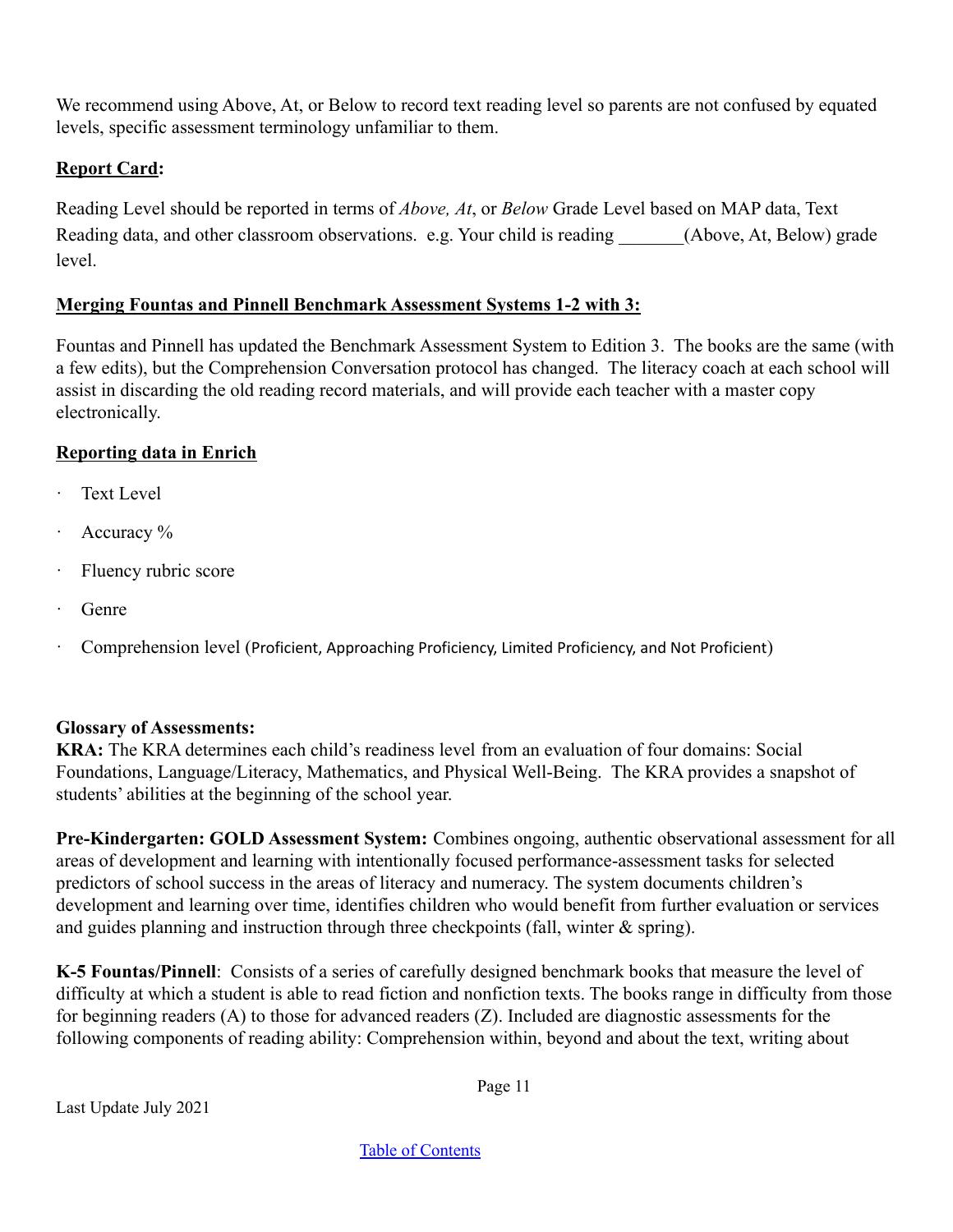reading, fluency, phonemic awareness, letter names, early literacy behaviors, phonics and word analysis and high frequency word reading.

**Grades K-9 MAP (Measures of Academic Progress):** A formative assessment that is given to all students in kindergarten through eighth grade and is optional for high school students. This test is given three times each year in the fall, winter and spring. Reading and math are assessed during each of those administrations and language usage is given during the fall and spring. Science is optional during each administration to our students in grades three through eighth.

**Grade K-1 MAP Fluency(Measures of Academic Progress):** Monitor oral reading fluency, literal comprehension, and foundational reading skills from season to season and year to year. Quickly screen students at risk of reading difficulty, including characteristics of dyslexia.

**Grades 3-8 South Carolina State Assessment:** We are currently making the transition to *SC Ready* for the 2015-2016 school year. The assessment covers ELA, Math and Writing.

**Grades 9-12 EOCEP:** The Education Accountability Act of 1998 requires the development of end-of-course examinations in gateway or benchmark courses. The program is called End-of-Course-Examination Program (EOCEP). The examinations, which count 20 percent of the students' final grade in each gateway or benchmark course, currently include Algebra 1/Intermediate Algebra, English 1, U.S. History and the Constitution and Biology 1/Applied Biology 2.

**Grades 9-12 SAT:** The SAT tests the reading, writing and math skills students learn in school and are critical for success in college and beyond. An 800 is a perfect score on each section, with a 2400 as a perfect overall test score. The questions are rigorously researched and tested to make sure students from all backgrounds have an equal chance to do well. SAT also provides opportunity for students to connect to scholarship opportunities, place out of certain college courses and learn more about academic strengths.

**Grades 9-12 ACT:** The ACT includes four subject-area tests (English, Math, Reading and Science) plus a 30-minute writing test. ACT results are accepted by four-year colleges and universities in the U.S.

See appendix for Literacy Assessment Plan

## <span id="page-11-0"></span>**Instructional Plan**

Beaufort County School District is committed to maximizing and protecting instructional time at all levels. Elementary daily literacy instruction will include 120 minutes, inclusive of reading and writing workshop in grades pre-kindergarten through fifth grade. In grades six through eight, daily literacy instruction will include 60 minutes daily inclusive of reading and writing workshops. High school literacy instruction will include 90 minutes daily on a semester schedule.

Page 12

Last Update July 2021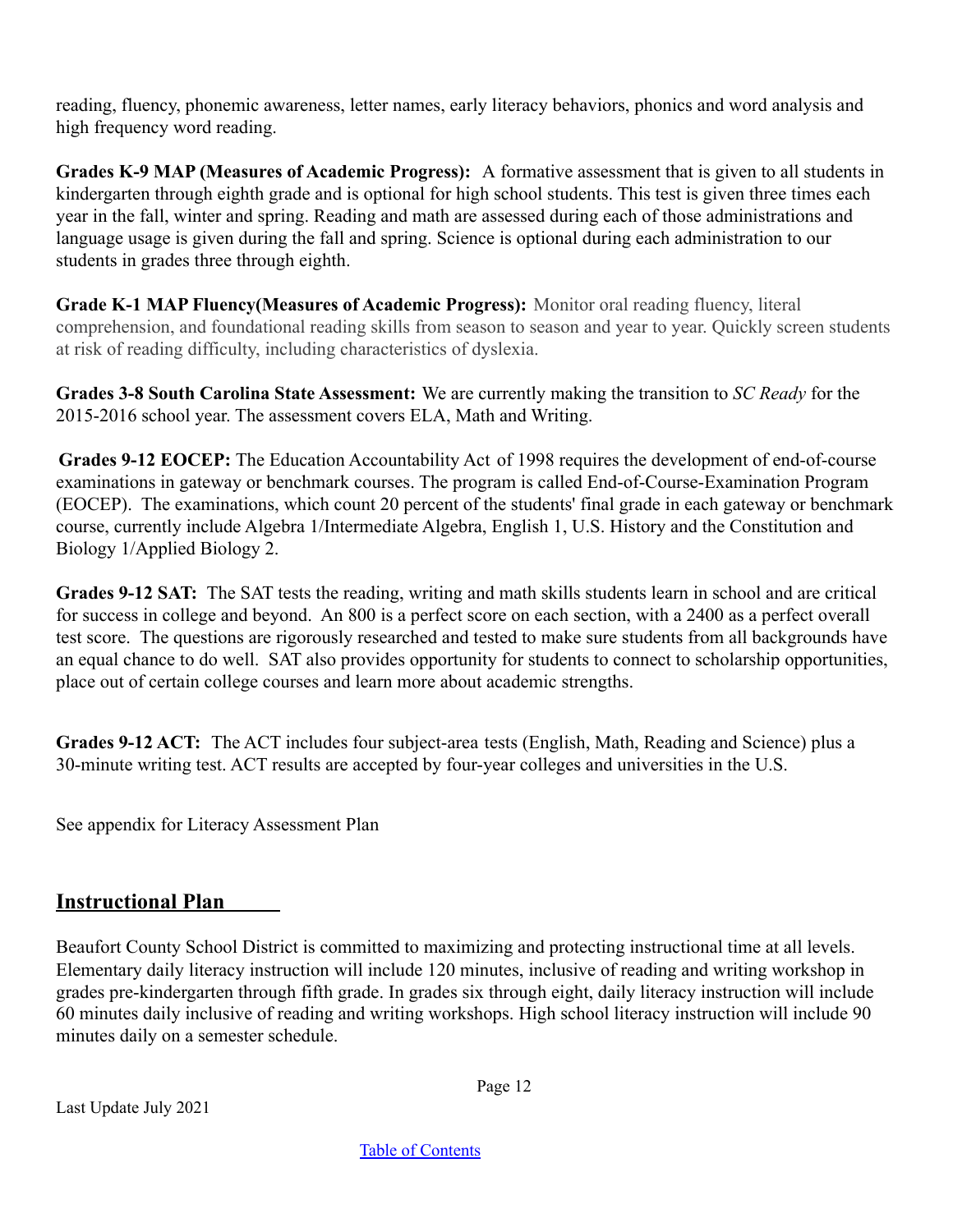In order to meet the expectations of the South Carolina Standards, teachers will utilize texts with increased complexity, including a balance of informational and literary texts. The goal is that by fourth grade the balance will be an appropriate 50/50. This shift to include more informational texts will require teachers to use an integrated, interdisciplinary instructional approach, which includes close reading experiences with a wide variety of text types. Students will apply reading and writing across the day in all content areas.

| Grade<br>Span | Types of Text referenced in SC ELA Standards                                                                                                                                                                                                                                                                                                                                                                                                                                                                                                                                                                                                                                                                                                                                                                                                                                                                                                                                                                                                                                    | Types of Text referenced in an SC<br>Ready data review                                                                                                                                |
|---------------|---------------------------------------------------------------------------------------------------------------------------------------------------------------------------------------------------------------------------------------------------------------------------------------------------------------------------------------------------------------------------------------------------------------------------------------------------------------------------------------------------------------------------------------------------------------------------------------------------------------------------------------------------------------------------------------------------------------------------------------------------------------------------------------------------------------------------------------------------------------------------------------------------------------------------------------------------------------------------------------------------------------------------------------------------------------------------------|---------------------------------------------------------------------------------------------------------------------------------------------------------------------------------------|
| $K-5$         | By the end of fifth grade, students read four major types of literary texts in print and<br>multimedia formats: fiction, literary nonfiction, poetry, and drama.<br>Fiction:chapter books, adventure stories, historical fiction, contemporary realistic fiction,<br>science fiction, picture books, folktales, legends, tall tales, and myths<br>Literary nonfiction: personal essays, autobiographical and biographical sketches, and<br>speeches<br>Poetry: narrative poems, lyrical poems, humorous poems, and free verse<br>"By the end of fifth grade, students read informational (expository,<br>persuasive/argumentative) texts in print and multimedia formats of the following types:<br>essays, historical documents, informational trade books, textbooks, news and feature articles,<br>magazine articles, advertisements, encyclopedia entries, reviews (for example, book, movie,<br>product), journals, and speeches. They also read directions, maps, time lines, graphs, tables,<br>charts, schedules, recipes, and photos embedded in informational texts." | Students need experience with<br>Texts at various lengths, such as<br>shorter, more complex texts.<br>Students need to determine<br>relevant sources for topics.<br>Speeches<br>Poems |

| Grade<br>Span | Types of Text referenced in SC ELA Standards                                                                                                                                                                                                                                                                                                                                                                                                                                                                                                                                                                                                                                                                                                                                                                                                                                                                                                                                                                                                                                                                                                                                                                                           | Types of Text referenced in an SC<br>Ready data review                                                                                                                                |
|---------------|----------------------------------------------------------------------------------------------------------------------------------------------------------------------------------------------------------------------------------------------------------------------------------------------------------------------------------------------------------------------------------------------------------------------------------------------------------------------------------------------------------------------------------------------------------------------------------------------------------------------------------------------------------------------------------------------------------------------------------------------------------------------------------------------------------------------------------------------------------------------------------------------------------------------------------------------------------------------------------------------------------------------------------------------------------------------------------------------------------------------------------------------------------------------------------------------------------------------------------------|---------------------------------------------------------------------------------------------------------------------------------------------------------------------------------------|
| $6 - 12$      | "By the end of eighth grade, students read four major types of literary texts in print and<br>multimedia formats: fiction, literary nonfiction, poetry, and drama.<br>Fiction: chapter books, adventure stories, historical fiction, contemporary realistic fiction,<br>science fiction, folktales, tall tales, and myths<br>Literary nonfiction: personal essays, classical essays, memoirs, autobiographical and<br>biographical sketches, character sketches, and speeches<br>Poetry: narrative poems, lyrical poems, humorous poems, free verse, odes, songs/ballads,<br>and epics<br>By the end of eighth grade, students read informational (expository,<br>persuasive/argumentative) texts in print and multimedia formats of the following types:<br>essays, historical documents, research reports, contracts position statements, informational<br>trade books, textbooks, news and feature articles, magazine articles, advertisements,<br>encyclopedia entries, book, movie or product reviews, journals, and speeches. They also read<br>directions, schedules, and recipes embedded in informational texts. In addition, they examine<br>commercials, documentaries, and other forms of multimedia informational texts." | Students need experience with<br>Texts at various lengths, such as<br>shorter, more complex texts.<br>Students need to determine<br>relevant sources for topics.<br>Speeches<br>Poems |

A comprehensive balanced literacy framework, based upon ongoing assessment data analysis, drives instructional decision-making. The balanced literacy framework requires well-tailored and intentional teaching. The balanced literacy framework emphasizes the integration of authentic reading and writing experiences so students learn how

Page 13

Last Update July 2021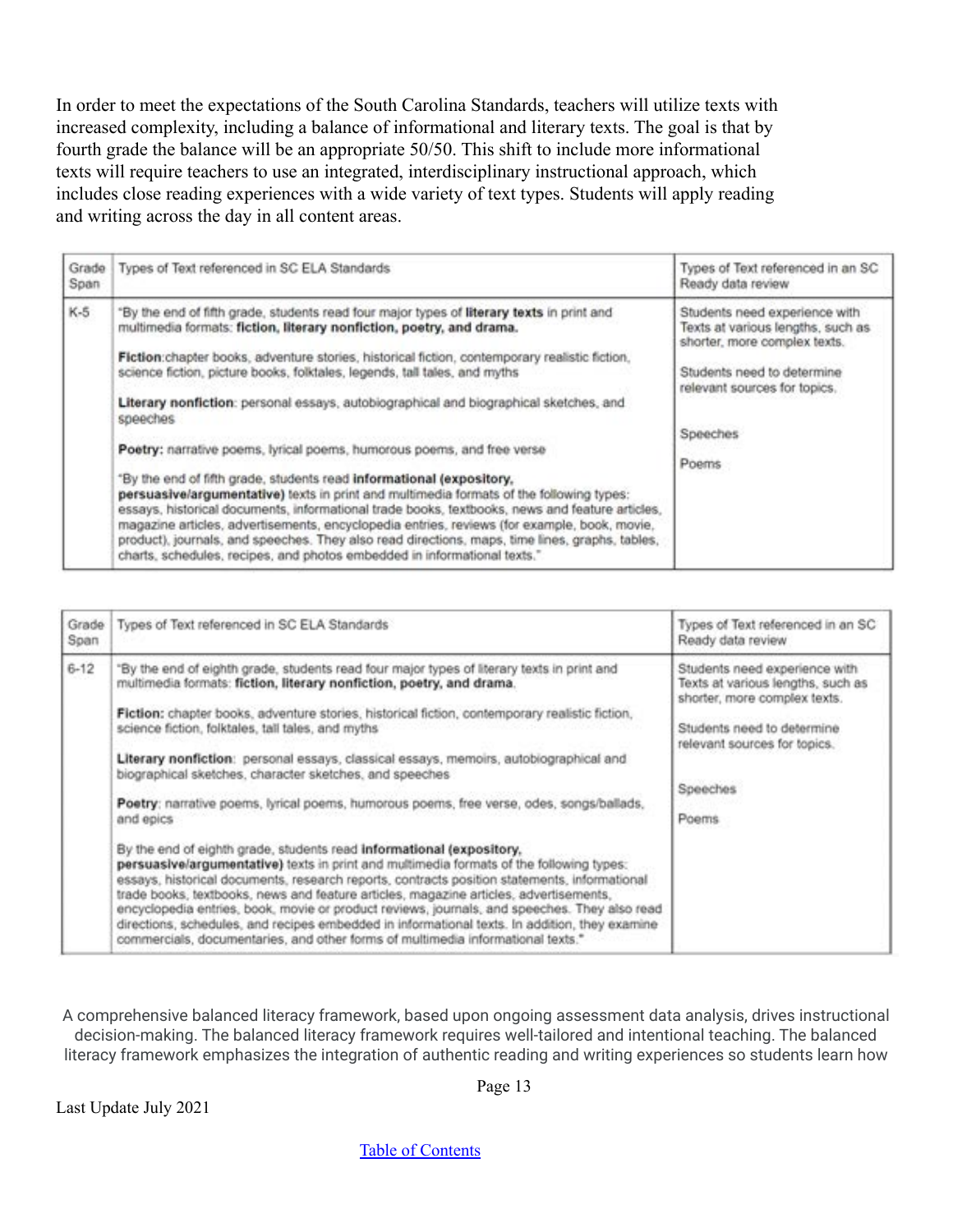to use literacy strategies and skills to support their literacy development. It includes Shared Reading/Writing, Guided Reading/Writing, and Independent Reading/Writing. Through explicit standards-based modeling and practice, students are able to reinforce the strategies and skills necessary to become proficient readers and writers. Overall, the balanced literacy framework optimizes learning opportunities.



(Pearson and Gallagher, 1993)

Reading instruction is monitored at school sites by the school administrative teams. Principals will monitor the implementation of the Reading Instructional Framework through classroom walkthroughs and reviewing teacher planning. Reading coaches model lessons, provide professional development, analyze data, coach teachers, coaching cycles and support teachers with planning for instruction during PLCs.

Teaching for student understanding utilizing the Understanding by Design curriculum mapping model is exhibited in pedagogical practices that focus on outcomes to ensure curriculum, instruction and assessment align. Beaufort County School District's essential curriculum maps(located in Rubicon Atlas) are divided into units of study and clearly identify the learning targets for what students are expected to know and be able to do at the completion of each course or grade level. Curriculum maps are used as a springboard for planning regarding student learning and teaching practices. The maps are continually evaluated and refined by teachers, curriculum specialists and administration to ensure they reflect curriculum standards and the content and skills students are required to master. Teachers are expected to use the curriculum maps to deliberately plan for student learning.([Link to Rubicon Atlas\)](https://beaufort.rubiconatlas.org/)

The most important part of supporting students who struggle is to make sure our core instructional program is strong and that we are following our Instructional Vision. This is especially important with how we use data to form small groups and our commitment to making sure small groups happen as much as possible. The overall goal of our intervention structure is to ensure that every student in our school is making academic and social progress regardless of their need level, cognitive ability, or behavioral challenges. [Link to Intervention](https://drive.google.com/file/d/1sF7n7g5d6i0VQrQEB9LbkmCi2iwkZqZc/view?usp=sharing) [Document](https://drive.google.com/file/d/1sF7n7g5d6i0VQrQEB9LbkmCi2iwkZqZc/view?usp=sharing)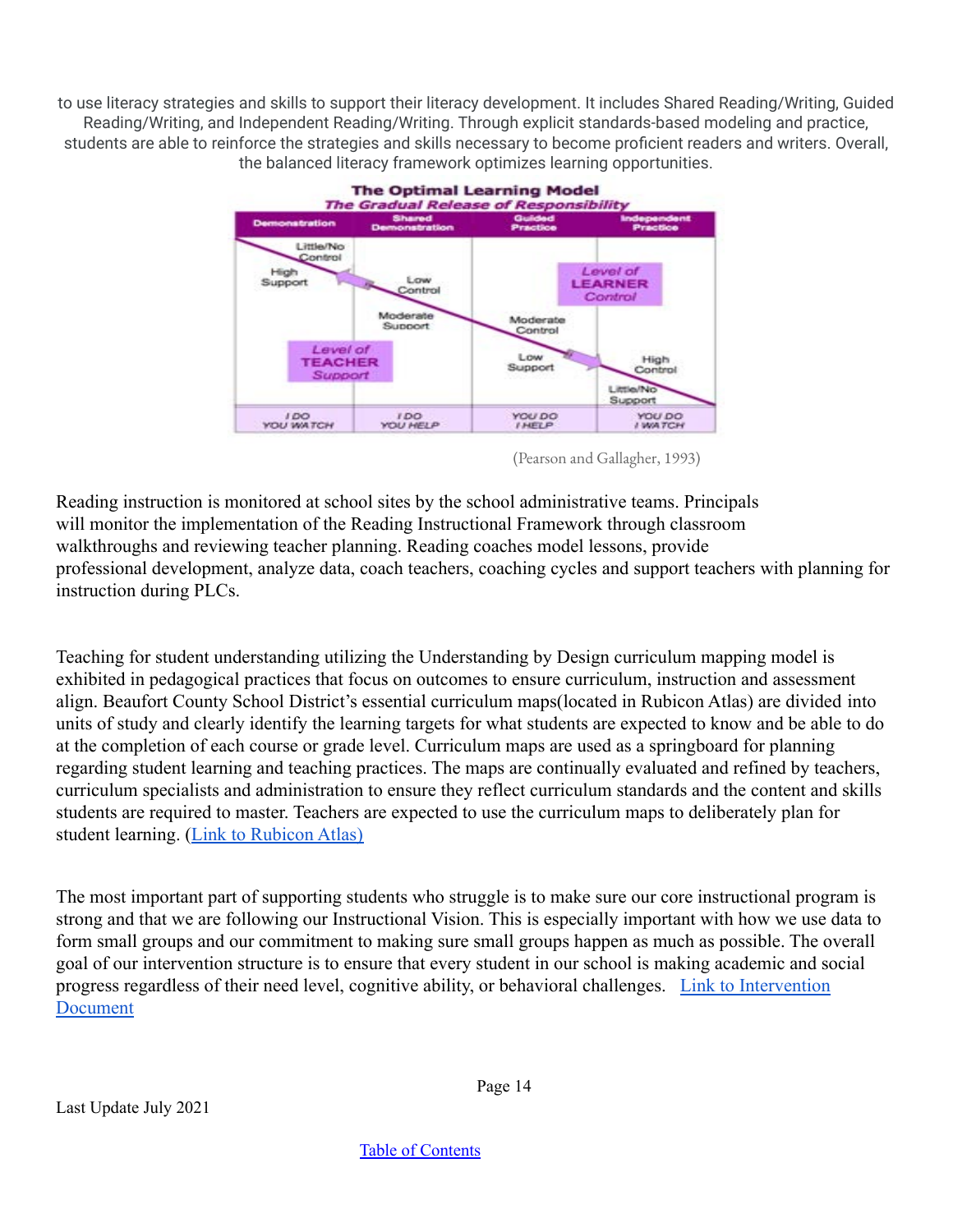Additional intervention will be provided for those students not successfully demonstrating grade-level proficiency. Intervention can be provided by the classroom teachers and/or by staff outside of the classroom. Interventions will supplement, not supplant, daily literacy instruction. School master schedules include daily intervention and enrichment time. Students who are reading below grade level in first through fifth grades will attend an intensive summer reading program.

# **Literacy Coach Support(PK-8)**

Schools are supported by Literacy Coaches. Coaches help ELA teachers in lesson planning, co-teaching, modeling lessons, and providing professional development. ELA teachers are supported in understanding the depth of the standards and how to effectively teach the standards based on student data through professional learning communities.

Considerations for planning for PLCs:

- Teachers should always leave having planning completed for future instruction.
	- Monthly Writing PLC-
	- At least quarterly PLC with Performance Matters
	- K-2 student data on progression toward reading proficiency
	- Monthly data check-in for students reading below grade level(with interventionist and teachers)

Literacy coaches are expected to attend monthly teacher leader meetings that include professional development.

Current as well prospective instructional coaches will participate in the district's [Student Centered Coaching](https://docs.google.com/document/d/1YtOhFN_s3lC96Rbi1Ct24EopexcjMLB5CPv3h7KQcY4/edit?usp=sharing) series to ensure capacity building of district and school-based coaches. The course work will be considered complete once instructors earn their coaching endorsement from the state department of education.

Coaches are integral to supporting Multi-Tiered Systems of Support (MTSS) is a three tiered approach used by Beaufort County School District to address deficits and provide additional support to learners. Three tiers of instruction are available to enhance learning in a particular content area or behavior. Students receive extra support from their classroom teacher through differentiation (Tier I). If more support is needed, the student receives differentiated support in addition to classroom instruction (Tier II). If further assistance is required, concentrated support is provided (Tier III) [\(Click HERE to view the Beaufort County MTSS Reference Guide\).](http://beaufortschools.net/UserFiles/Servers/Server_170841/File/BCS%20District/DEPARTMENTS/Instructional%20Services/Instructional%20Plans/BCSD%20RTI%20Reference%20Guide%20Rev%208-2016.pdf)

It is the responsibility of the school principal to ensure all students, including students with disabilities, have access to quality literacy instruction. Furthermore, it is the responsibility of the Individualized Education Program (IEP) team to address the unique needs of the student.

It is the responsibility of the school principal to ensure that all students, including students who are Limited English Proficiency (LEP), have access to appropriate literacy instruction. All activities focus on assisting LEP students to acquire the English skills necessary to be successful. The goal is to graduate students who are fully English proficient in all language areas (reading, speaking, listening, writing and comprehension). Teachers will be trained in Sheltered Instruction Observation Protocol (SIOP), a research-based and validated instructional

Page 15

Last Update July 2021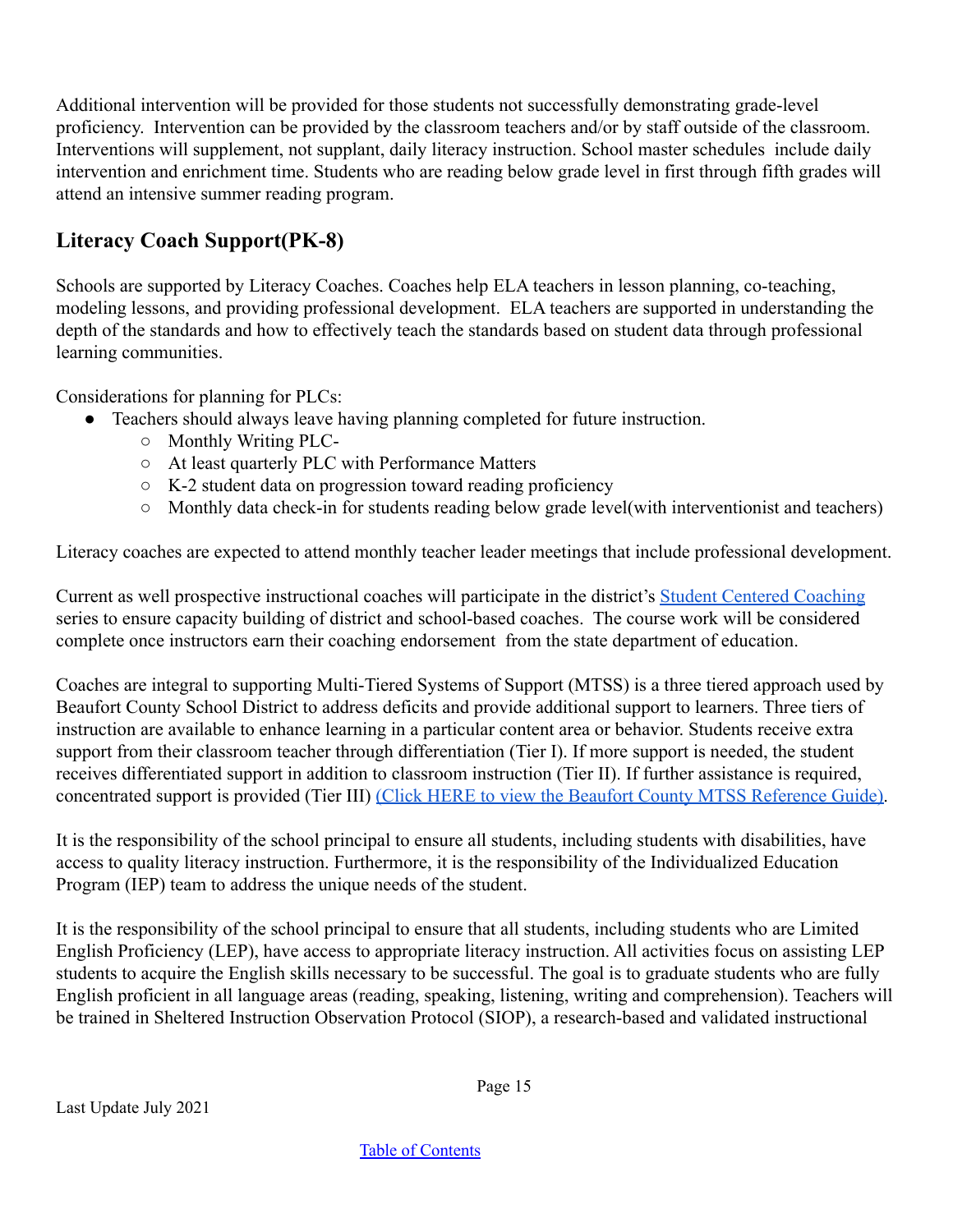model proven effective in addressing the academic needs of English language learners. In addition, it is imperative that ESOL teachers participate in district literacy training.

The Beaufort County School District is dedicated to ensuring that our students are digitally literate and engaged 21st century learners. Our goal is to continue to promote and graduate highly successful students who are well equipped to pursue their goals and contribute as global citizens. In providing students with the tools and training that will enable them to think critically and creatively, communicate effectively, and participate in problem-based and collaborative learning, students will possess the life skills needed to become productive adults and leaders in our local and global communities.

#### <span id="page-15-0"></span>**Parent and Family Involvement**

Beaufort County School District will reach out to parents and community members to provide information and establish partnerships to enhance and support student growth in literacy. School leadership teams, literacy coaches and teachers will engage in activities to encourage community participation and understanding of the literacy initiative. District-wide activities may include, but are not limited to:

- Sharing literacy strategies with family members The schools will provide families with information about how they can support their student's success as readers and writers (e.g. model before, during and after reading strategies).
- Communicating with non-English speaking families The school district will communicate with non-English speaking family members including multiple forms of native language outreach about literacy activities (ESOL parent nights, newsletters, videotapes, and websites).
- Informing families of their student's progress The schools will provide families with information specific to their children as readers and writers (report cards, progress reports and parent conferences).

## **Reading Celebrations:**

Read Across America- Wednesday, March 2, 2022 Read Aloud Day- February 2, 2022

#### **Mandatory Third Grade Retention**

[Act 284 \(Read to Succeed\)](https://ed.sc.gov/scdoe/assets/File/instruction/read-to-succeed/Act284ReadtoSucceedJune112014.pdf) requires that, beginning with the 2017-2018 school year, a student must be retained in the third grade if the student fails to demonstrate reading proficiency at the end of third grade as indicated by scoring at the lowest achievement level on the state summative reading assessment SC READY. A student may be exempt for good cause from the mandatory retention but shall continue to receive instructional support and services and reading intervention appropriate for their age and reading level. The Read to Succeed Team is

Last Update July 2021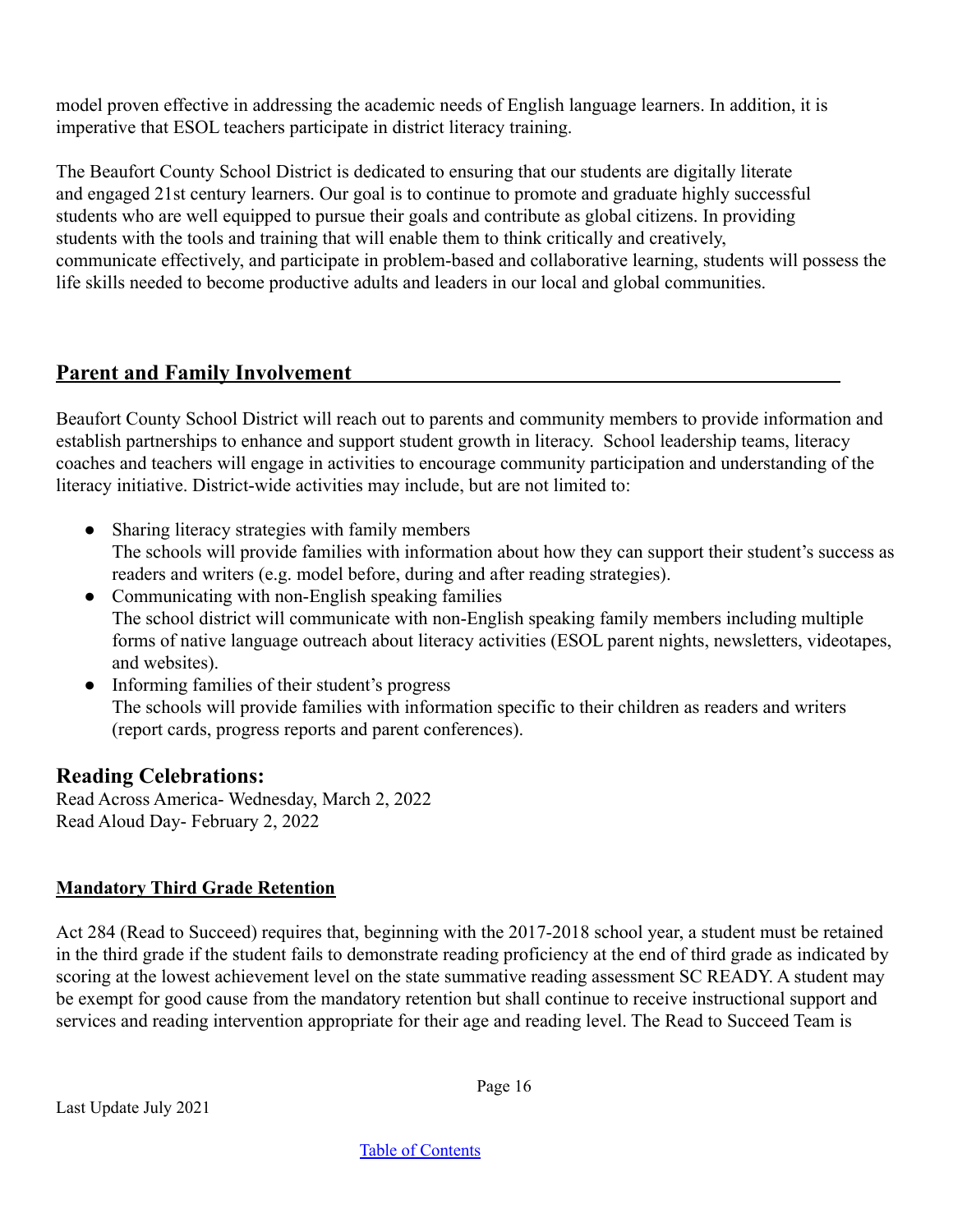aware of research around third grade retention and is currently researching models and solutions in other states and among stakeholders in South Carolina.

[Third Grade Retention Guidance Document](https://ed.sc.gov/instruction/early-learning-and-literacy/read-to-succeed1/third-grade-retention/third-grade-retention-guidance-document1/) (DOC - updated November 2020)

[SC Ready Assessment: A Brochure for Parents and Students](https://ed.sc.gov/tests/tests-files/sc-ready-files/spring-2021-assessment-brochure/)

● Informing families about available resources The schools will provide families with information about resources to help students improve as readers and writers (newsletters, websites, media releases).

# **Read to Succeed Reading Plans (state, district, and school)**

The Read to Succeed legislation (Act 284) requires that each school district and individual school complete a literacy reflection tool and set goals. District and School Reading Plans 2021 - 2022: DUE OCTOBER 15, 2021. The format for the Read to Succeed Reading Plans has changed. All districts and schools should submit their reading plans via the survey links below. Updated information (including survey links, directions, and hard copies of each literacy tool) may be found below:

- [Directions for Completing District and School Reading Plans](https://ed.sc.gov/instruction/early-learning-and-literacy/read-to-succeed1/reading-plans-state-district-and-school/directions-for-completing-2021-22-reading-plans/) (Word)
- [District Reading Plan Survey](https://scde.formstack.com/forms/2021_district_literacy_reflection_tool_updated) (Formstack)
- [Elementary and Primary School Reading Plan Survey](https://scde.formstack.com/forms/2021_primary_elementary_literacy_reflection_tool) (Formstack)
- [Middle and Secondary School Reading Plan Survey](https://scde.formstack.com/forms/2021_middle_secondary_literacy_reflection_tool_updated) (Formstack)

#### <span id="page-16-0"></span>**School and Community Partnership**

Partnerships with local businesses, agencies, universities and colleges will enhance student exposure to career pathways and real life applications of literacy. Valuable and authentic opportunities will be provided to students through community tutors, mentors, internships, field trips, showcases, apprenticeships, community service and speakers. Currently, community organizations, agencies and businesses support programs to positively impact students across all subject areas and promote literacy skills. Partners include:

● **River of Words** - Beaufort County schools participate in this national program that authentically

Last Update July 2021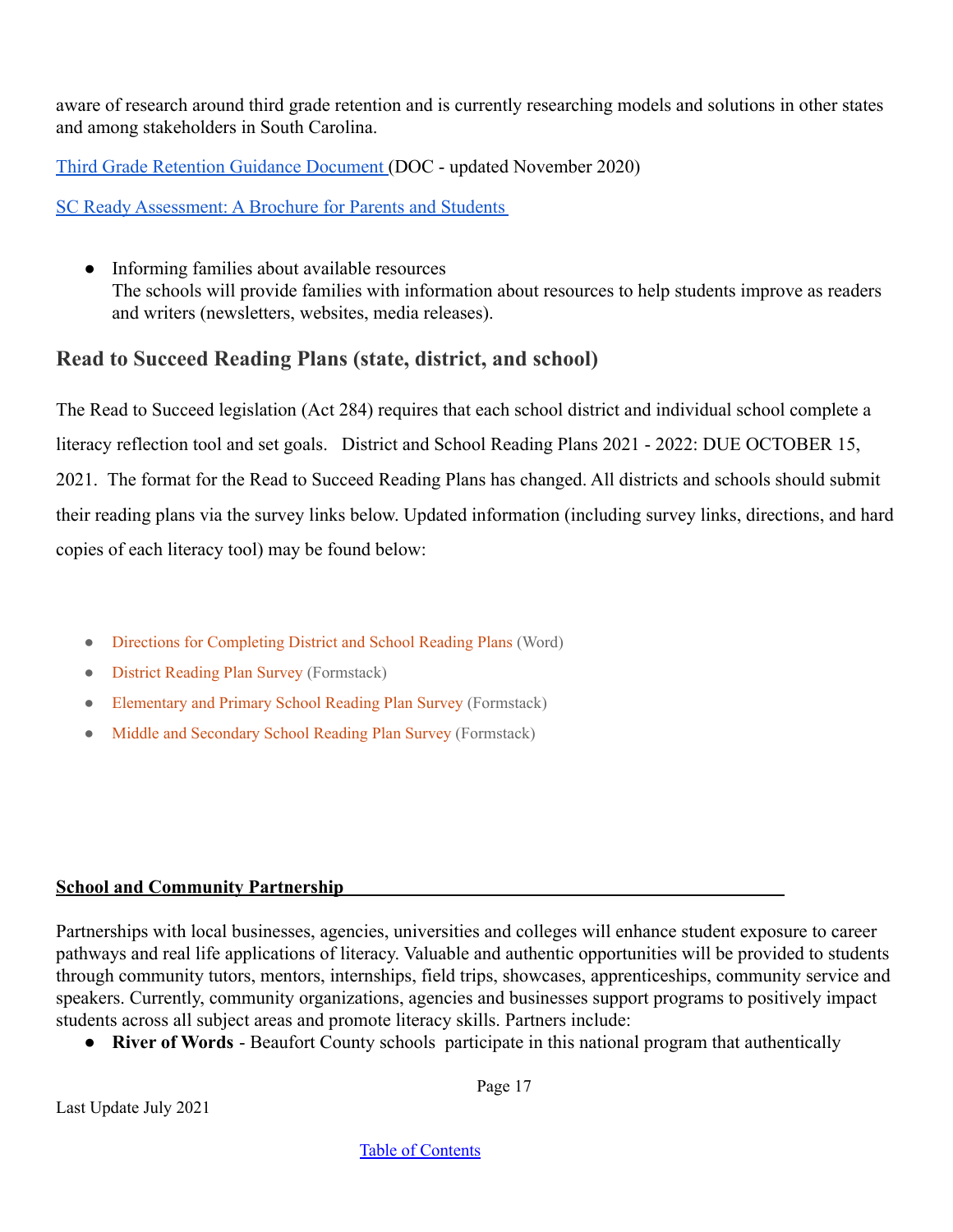integrates environmental science, language and visual arts in an effort to develop students' appreciation of the local watershed and sense of place. Students study alongside master naturalists and return to their classes to work with community artists and authors. Community Partners for this project include: The Pat Conroy Literary Center, Port Royal Sound Foundation, Arts Council of Coastal Carolina

- **The United Way of the Lowcountry -** Volunteer tutors are selected to work with students in grades pre-kindergarten through third grade. The volunteers perform various duties based on the age group with whom they work. All tutors receive initial training from a literacy professional conjunction with the University of South Carolina Beaufort.
- **● Beaufort County Public Library-** We partner each summer with the library to have a community wide summer reading program.
- **● Pat Conroy Literary Center-** Supports students and teachers as readers and writers through engaging discussions of the reading and writing process. As well as, provides our school system access to authors.

#### <span id="page-17-0"></span>**References**

- Allen, J, 2002. *On the Same Page: Shared Reading Beyond the Primary Grades.* Stenhouse Publishers: Portland, Maine.
- Allington, R.L. & Walmsley,S.A. (1995). *No Quick Fix.* International Reading Association and Teachers College Press: New York, NY.
- Bennett, S. (2007). *That Workshop Book: New Systems and Structures for Classrooms That Read, Write and Think.* Heinemann: Portsmouth, NH.
- Calkins, L. & McCormick. (2001). *The Art of Teaching Reading. Longman,* Addison-Wesley Educational Publishers, Inc.: New York, NY.
- Calkins, L. & McCormick. (1994). *The Art of Teaching Writing. Heinemann:*Portsmouth, NH.
- Cobb, J. B., & Kallus, M. K. (2011). *Historical, Theoretical, and Sociological Foundations of Reading in the United States.* Boston, MA: Pearson Education
- Collins, K. (2004). Growing Readers: *Units of Study in the Primary Classroom.* Stenhouse Publishers: Portland, Maine.

Page 18

Last Update July 2021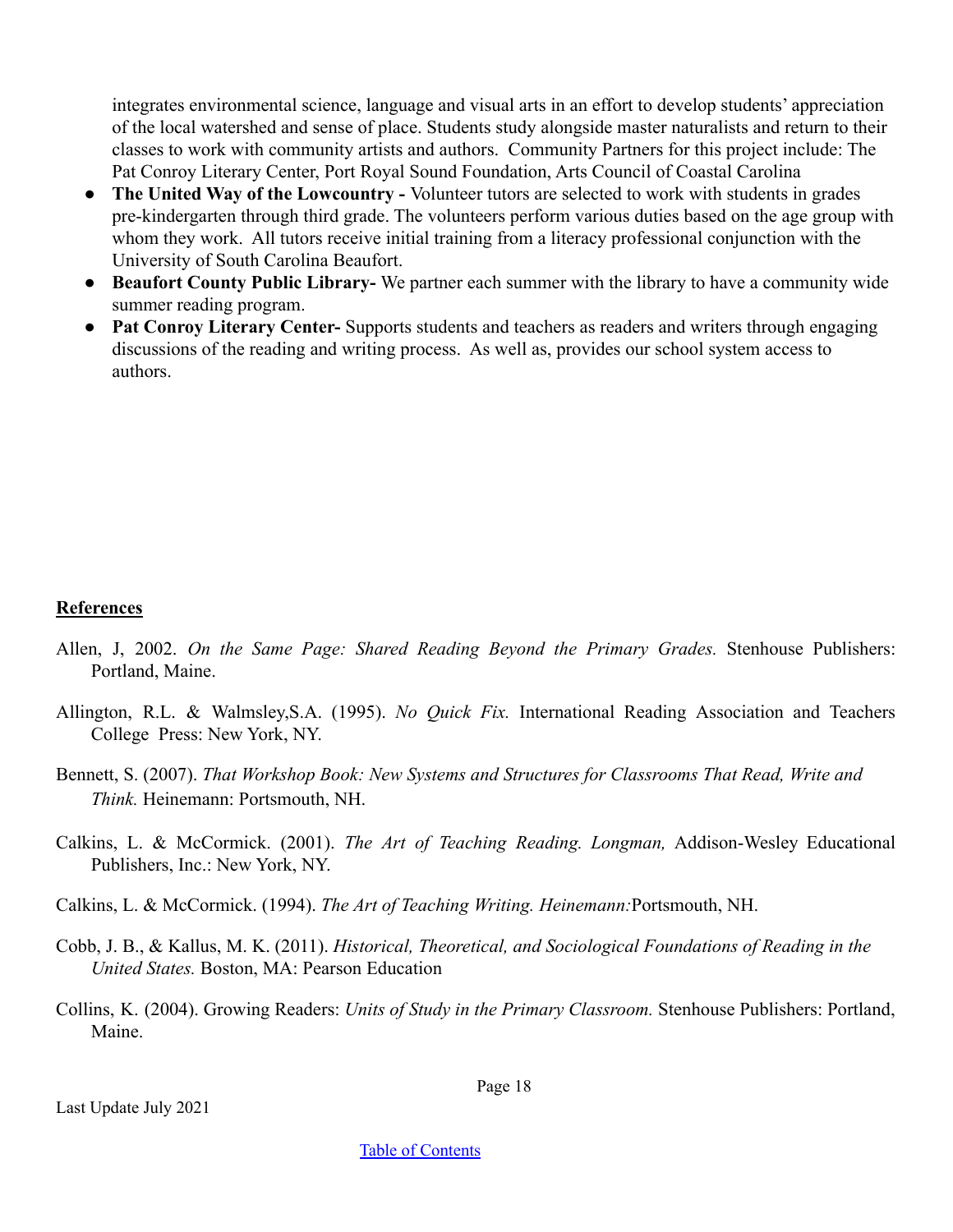- Fountas, I. & Pinnell, G.S. (2001). *Guiding Readers and Writers, Grades 3- 6: Teaching Comprehension, Genre, and Content Literacy.* Heinemann: Portsmouth, NH.
- Fountas, I. & Pinnell, G.S. (1996). *Guided Reading: Good First Teaching for All Children.* Heinemann: Portsmouth, NH.
- Marzano, Pickering, and Pollock. (2001). *Classroom Instruction that Works*. ASCD: Alexandria, VA.
- McTighe, J.& Wiggins, G. (2005). *Understanding by Design* (UbD). ASCD: Alexandria, VA.
- Pollock, J. E. (2007). *Improving student learning: one teacher at a time*. ASCD: Alexandria, VA.
- Ray, K.W. (with Lisa B. Cleveland). (2004). *Writing Workshop with Our Youngest Writers.* Heinemann: Portsmouth, NH.
- Routman, R. (2003). *Writing Essentials: Raising Expectations and Results While Simplifying Teaching*. Heinemann: Portsmouth, NH.
- Routman, R. (2003). *Reading essentials: The specifics you need to teach reading well*. Portsmouth, NH: Heinemann

#### <span id="page-18-0"></span>**Appendix A - Literacy Assessment Plan**

| <b>Subtests</b>                                                                                   | <b>Area Assessed</b>                                                   | <b>Administered</b><br>by                             | <b>Beginning of</b><br>Year | Mid-Year                                      | <b>End of Year</b> |
|---------------------------------------------------------------------------------------------------|------------------------------------------------------------------------|-------------------------------------------------------|-----------------------------|-----------------------------------------------|--------------------|
| <b>KRA</b>                                                                                        | Kindergarten<br>Readiness                                              | Classroom<br>Teacher or<br>instructional<br>assistant | First 45 days               |                                               |                    |
| <b>Dominie</b><br><b>Sentence Writing</b><br>& Spelling<br><b>Or Words Their</b><br><b>Way</b>    | Concepts of<br>Print(Dominie)<br>Phonics &<br>Conventional<br>Spelling | Classroom<br>Teacher                                  | n/a                         | <b>Sentence A</b>                             | <b>Sentence B</b>  |
| <b>Calkins</b><br>"On-Demand"<br><b>Writing Pieces</b><br><b>OR</b><br><b>Scholastic Literacy</b> | Writing                                                                | Classroom<br>Teacher                                  |                             | Pre and Post Assessment for Each of the Units |                    |

Last Update July 2021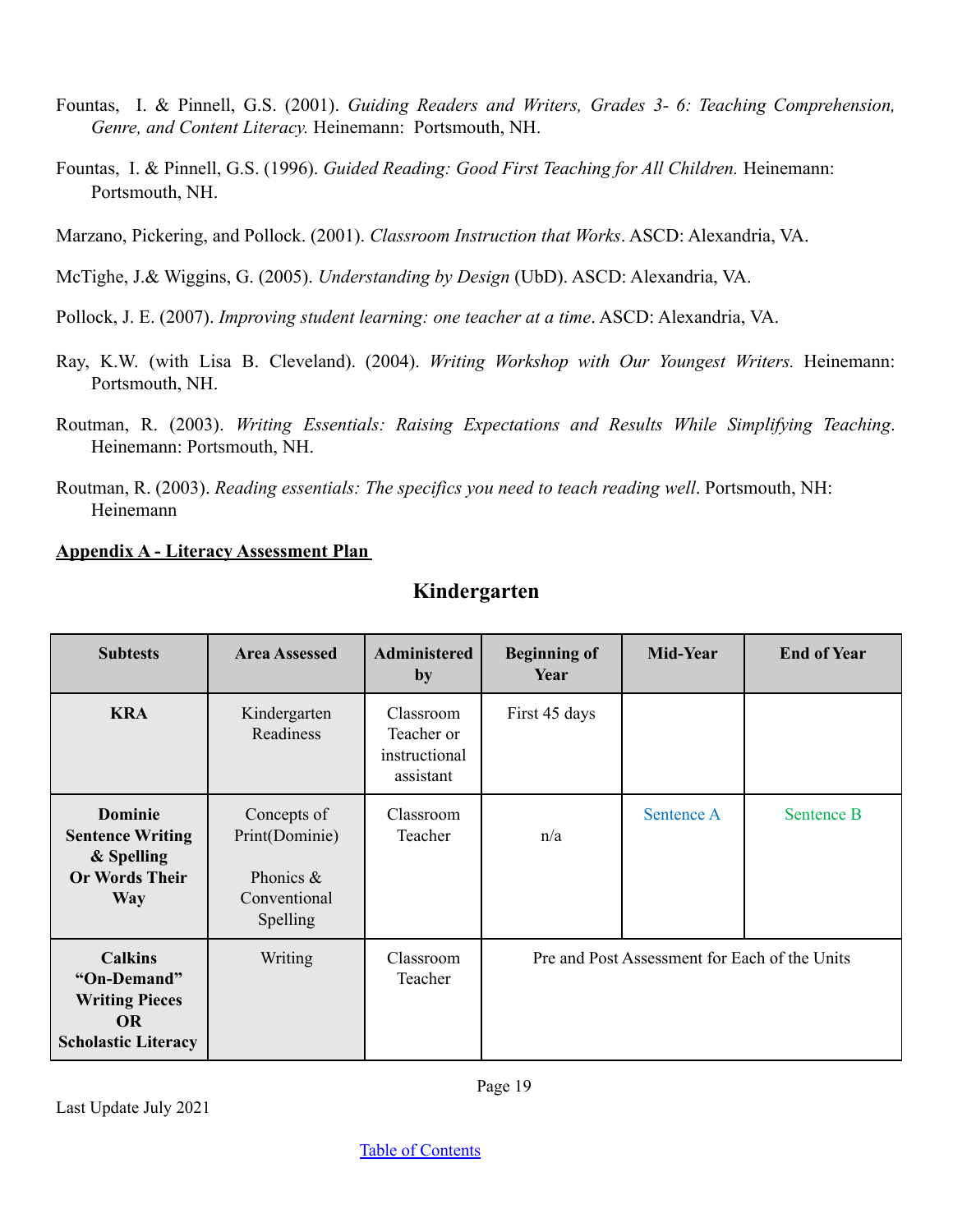**NOTES:**

**● Successful completion of a Text Reading level includes: Accuracy, Comprehension and Fluency. A child's inability to meet any of these three criteria requires the child to receive additional instruction before moving to the next text level.**

# **First Grade**

| <b>Subtests</b>                                                                                   | <b>Area Assessed</b>                      | Administrated<br>by  | <b>Beginning of</b><br>Year                                                              | Mid-Year                                                    | <b>End of Year</b>                                                                 |
|---------------------------------------------------------------------------------------------------|-------------------------------------------|----------------------|------------------------------------------------------------------------------------------|-------------------------------------------------------------|------------------------------------------------------------------------------------|
| <b>Sentence Writing</b><br>& Spelling Or<br><b>Words Their Way</b>                                | Phonics $\&$<br>Conventional<br>Spelling  | Classroom<br>Teacher | Sentence A                                                                               | <b>Sentence B</b>                                           | Sentence C                                                                         |
| <b>Calkins</b><br>"On-Demand"<br><b>Writing Pieces</b><br><b>OR</b><br><b>Scholastic Literacy</b> | Writing                                   | Classroom<br>Teacher |                                                                                          | Pre and Post Assessment for Each of the Units               |                                                                                    |
| <b>Fountas &amp; Pinnell</b><br><b>Text Reading</b><br><b>Instructional Level</b>                 | Accuracy,<br>Comprehension<br>$&$ Fluency | Classroom<br>Teacher | Ongoing<br>Continuous<br>Assessment<br><b>Instructional</b><br>Level Reported:<br>Week 6 | Ongoing<br>Continuous<br>Assessment<br><b>Instructional</b> | Ongoing<br>Continuous<br>Assessment<br>Instructional<br>Level Reported:<br>Week 37 |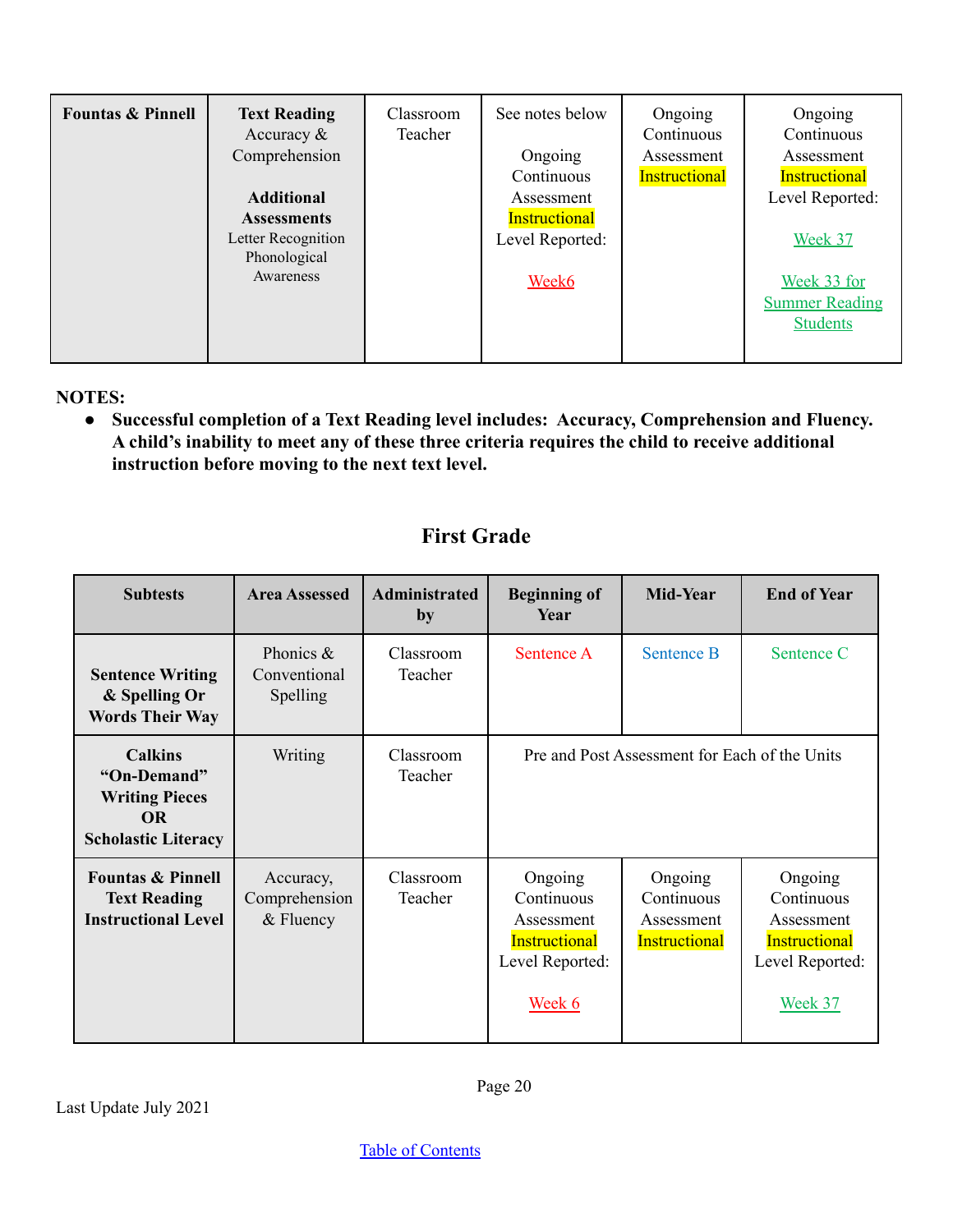|  |  |  | Week 33 for<br><b>Summer Reading</b><br><b>Students</b> |
|--|--|--|---------------------------------------------------------|
|  |  |  |                                                         |

**NOTES:**

п

- **● Successful completion of a text level includes: Accuracy, Comprehension and Fluency.**
- **● A child's inability to meet any of these three criteria requires the child to receive additional instruction before moving to the next text level.**

| <b>Subtests</b>                                                                                                                                                                                                                                                     | <b>Area Assessed</b>                    | <b>Beginning of Year</b>                                                                     | Mid-Year                                                    | <b>End of Year</b>                                                                                                                            |
|---------------------------------------------------------------------------------------------------------------------------------------------------------------------------------------------------------------------------------------------------------------------|-----------------------------------------|----------------------------------------------------------------------------------------------|-------------------------------------------------------------|-----------------------------------------------------------------------------------------------------------------------------------------------|
| <b>Fountas &amp; Pinnell</b><br><b>Text Reading</b><br><b>Fourth and Fifth</b><br>grade-Students<br>scoring on or above<br>grade level<br>expectations<br>according to MAP<br>(for the past three<br>testing cycles) will<br>not require a formal<br>running record | Reading,<br>Accuracy &<br>Comprehension | <b>Ongoing Continuous</b><br>Assessment<br><b>Instructional</b><br>Level Reported:<br>Week 6 | Ongoing<br>Continuous<br>Assessment<br><b>Instructional</b> | Ongoing<br>Continuous<br>Assessment<br>Instructional<br>Level Reported:<br>Week 37<br>Week 33 for<br><b>Summer Reading</b><br><b>Students</b> |
| <b>Calkins</b><br>"On-Demand"<br><b>Writing Pieces</b><br><b>OR</b>                                                                                                                                                                                                 | Writing                                 |                                                                                              | Pre and Post Assessment for Each of the Units               |                                                                                                                                               |

**Second, Third, Fourth & Fifth Grade**

٦

Last Update July 2021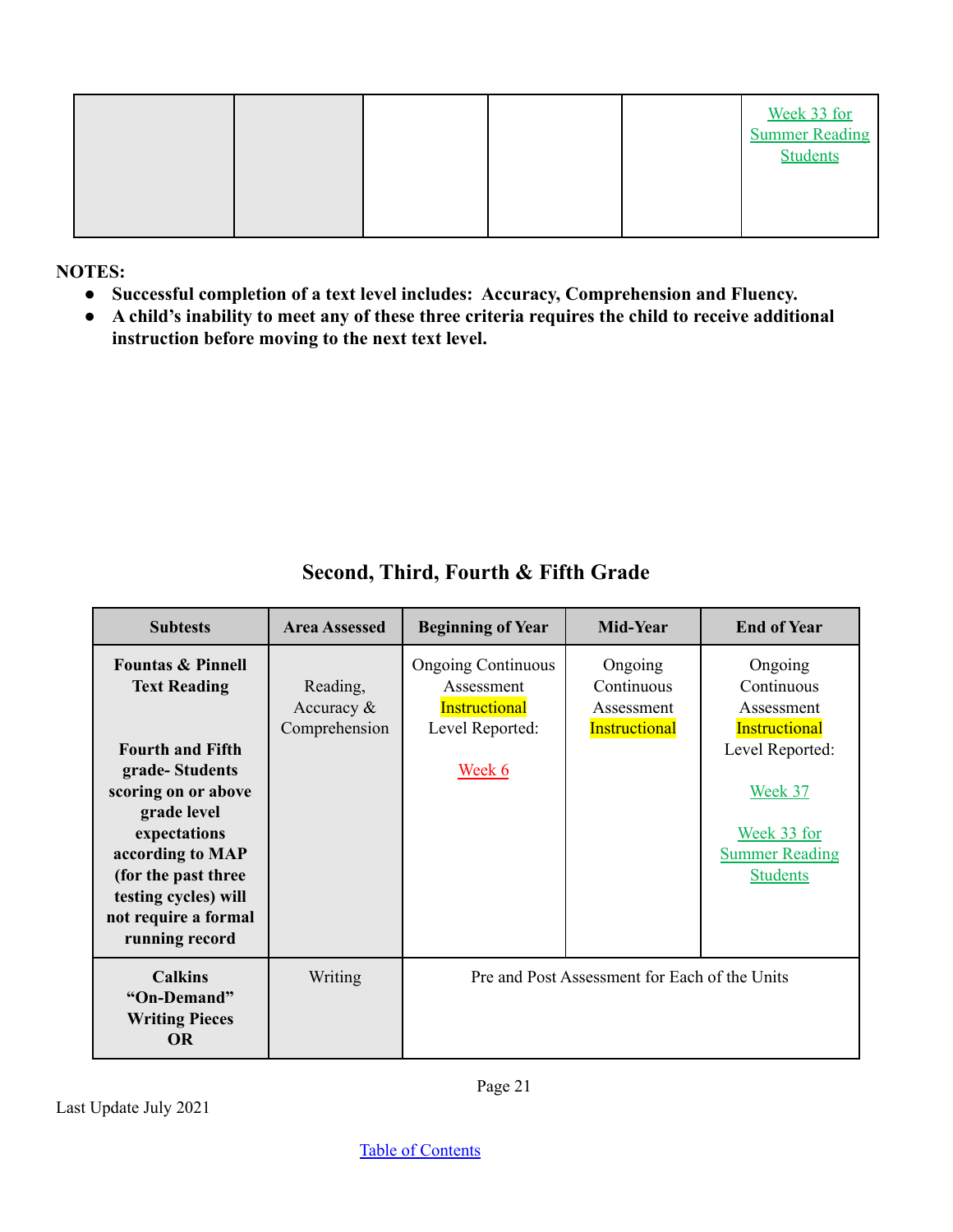| <b>Scholastic Literacy</b> |  |
|----------------------------|--|
|                            |  |

**NOTES:**

- **● Successful completion of a text level includes: Accuracy, Comprehension and Fluency.**
- **● A child's inability to meet any of these three criteria requires the child to receive additional instruction before moving to the next text level.**
- **● Fourth and Fifth grade- Students scoring on or above grade level expectations according to MAP (for the past three testing cycles) will not require a formal running record**

able E.1. MAP Growth Cut Scores Corresponding to SC READY Scores when MAP Growth is sken in Spring-ELA/Reading

|                             |                   |                                                                    |            | <b>SCREADY ELA</b>         |               |                      |                   |                   |  |  |  |
|-----------------------------|-------------------|--------------------------------------------------------------------|------------|----------------------------|---------------|----------------------|-------------------|-------------------|--|--|--|
| Grade                       |                   | Level 1: Does Not Meet<br>Level 2: Approaches<br>E gwel 3: Minets* |            |                            |               |                      |                   | Level 4: Exceeds  |  |  |  |
| 3                           |                   | 100-358                                                            |            | 3559 451                   |               | 452-539              | <b>SAIN SOS</b>   |                   |  |  |  |
| ÷                           |                   | 100-458                                                            |            | 419-508                    |               | <b>START PRODUCT</b> |                   | <b>AND AND</b>    |  |  |  |
| s                           |                   | 1003 4-09                                                          |            | <b>ARTISTS AND ARTISTS</b> |               | 558-652              |                   | <b>CONTRACTOR</b> |  |  |  |
| 6                           |                   | THE R. P. LEWIS                                                    |            | <b>ASSAULTS</b>            |               | 578-867              |                   | <b>GREUGED</b>    |  |  |  |
| $\pi$                       |                   | 100-511                                                            |            | 512-614                    |               | 615 704              | 705-925           |                   |  |  |  |
| 8                           |                   | 1003-5237                                                          |            | 538-642                    |               | 643 737              | <b>F38-958</b>    |                   |  |  |  |
|                             |                   |                                                                    |            | <b>MAP Growth Reading</b>  |               |                      |                   |                   |  |  |  |
|                             |                   | Level 1: Does Not Meet                                             |            | Level 2: Approaches        |               | Level 3: Meets*      | E quel 4: Especia |                   |  |  |  |
| Grade<br>$rac{1}{2}$        | <b>SHOW:</b>      | <b>Percentile</b>                                                  | <b>POT</b> | <b>Percentile</b>          | <b>PELLER</b> | Pernentile           | <b>PEST</b>       | Percentile        |  |  |  |
|                             | 100-149           | $3 - 25$                                                           | 152, 161   | $26 - 50$                  | 162.171       | $85 - 85$            | 172-350           | BE_2G             |  |  |  |
| $+ -$                       | $100 - 157$       | $7 - 24$                                                           | 1998-185   | $25 - 80$                  | 182-192       | <b>GY_RE</b>         | <b>BOOK RESP.</b> | 85-89             |  |  |  |
| $\mathcal{F}^{\bullet}$     | 100-178           | $1 - 25$                                                           | 1.75-153.  | $26 - 52$                  | 194.704       | 63.85                | 205-353           | B6-99             |  |  |  |
| $\mathcal{R}_{\mathcal{C}}$ | 100 188           | $7 - 25$                                                           | 186-203    | 28.57                      | 204 214       | $83 - 85$            | $215 - 350$       | 86.99             |  |  |  |
| a.                          | 1001-1005         | $7 - 30$                                                           | 195-211    | 35.84                      | 212-221       | $85 - 85$            | 222-350           | 86-89             |  |  |  |
| 5                           | <b>SIMUL-2023</b> | $5 - 28$                                                           | 204-218    | $29 - 87$                  | 219-228       | 88.87                | 229-329-          | 88-89             |  |  |  |
| $\epsilon$                  | 3031-7040         | $5 - 22$                                                           | 205-220-   | 23-82                      | 221-230       | 83.84                | 231-350           | 85.99             |  |  |  |
| -27                         | 学部ユーア部ま           | $5 - 30$                                                           | 215-224    | 31-86                      | 225-235       | <b>ST ST</b>         | <b>CONTRACTOR</b> | 88-89             |  |  |  |
| *                           | <b>BOOT STATE</b> | $1 - 33$                                                           | 214 227    | 34.88                      | 228-238       | 89.87                | 239-350           | 38.99             |  |  |  |

Bolded numbers indicate the cut scores considered to be at least "proficient" for accountability purposes (i.e., neets" grade level).

Spring cut scores were extrapolated from the Grade 3 cohort using 2015 MAP Growth norms.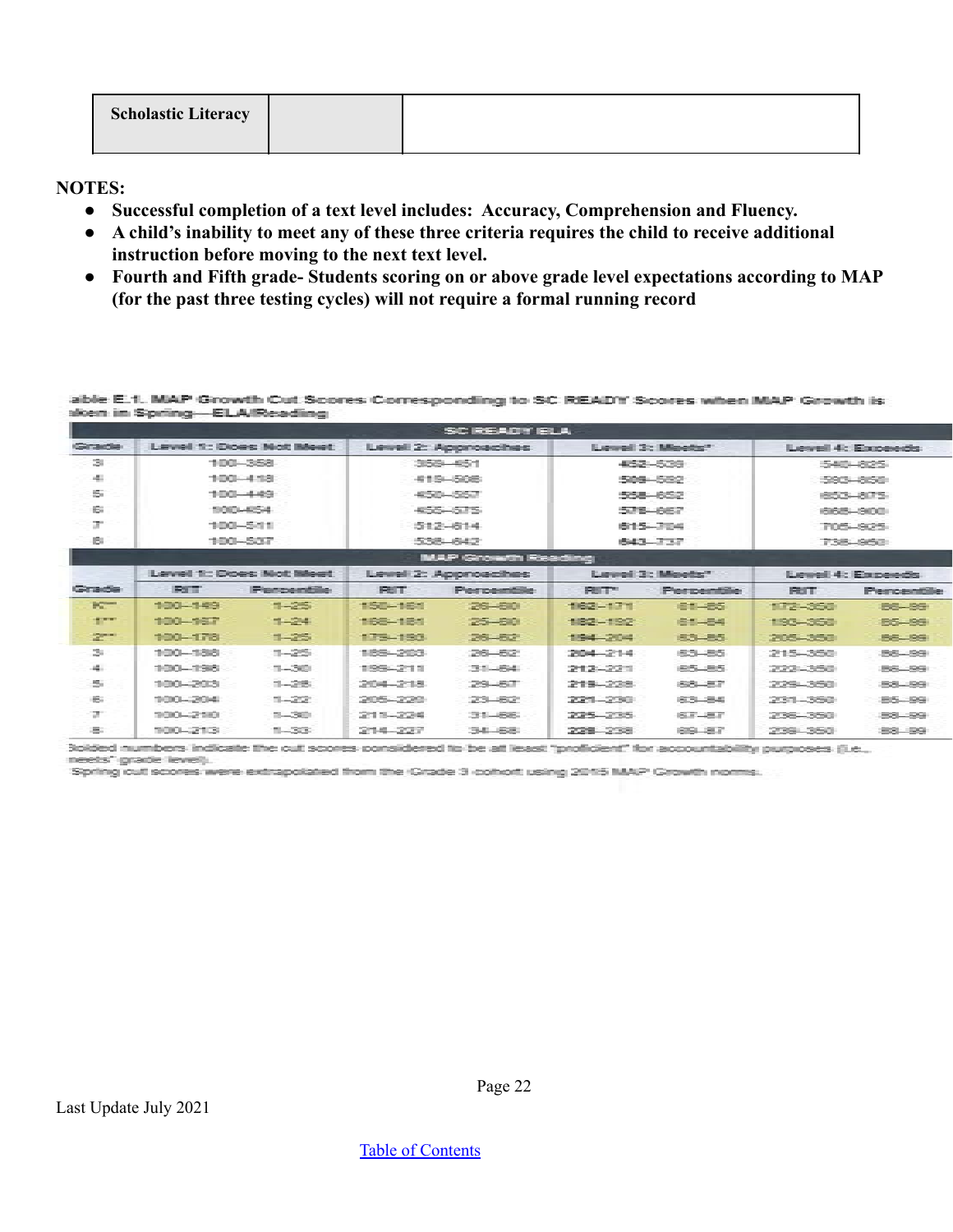#### <span id="page-22-0"></span>**Appendix B - Beaufort County School Goals**

**District Goal #1:** The percentage of K-8 students meeting Reading and Math MAP growth targets will increase annually.

• The percentage of kindergarten through ninth grade students meeting Reading and Math MAP growth targets as measured from Fall to Spring will increase at least 1% annually for 5 years.

**District Goal #2**: The Beaufort County School District will improve the ACT composite score of 18.3 annually with a 5-year goal of 20 to match South Carolina expectations, and an ultimate goal of 22.0 to meet ACT expectations.

**District Goal #3:** The Beaufort County School District will improve the cohort graduation rate of 83.3% annually with a 5-year goal of 90%.

**District Goal #5:** The percentage of students meeting criteria on SC Ready will increase annually.

- Percentage of students scoring Approaches/Meets/Exceeds:
	- Reading: from 78.5% to 87.7% by 2019-2020
- Percentage of students scoring Meets/Exceeds:
	- Reading: from 44.6% to 56.9 by 2019-2020

**District Goal #6:** The percent of high school students performing at the proficiency level on the End-of-Course exams will increase from 77.8% annually with a 5-year goal of 90%.

**District Goal #7:** The percent of high school students successfully completing Advanced Studies credit (Advanced Placement, International Baccalaureate, Dual Enrollment) will increase annually.

Page 23

Last Update July 2021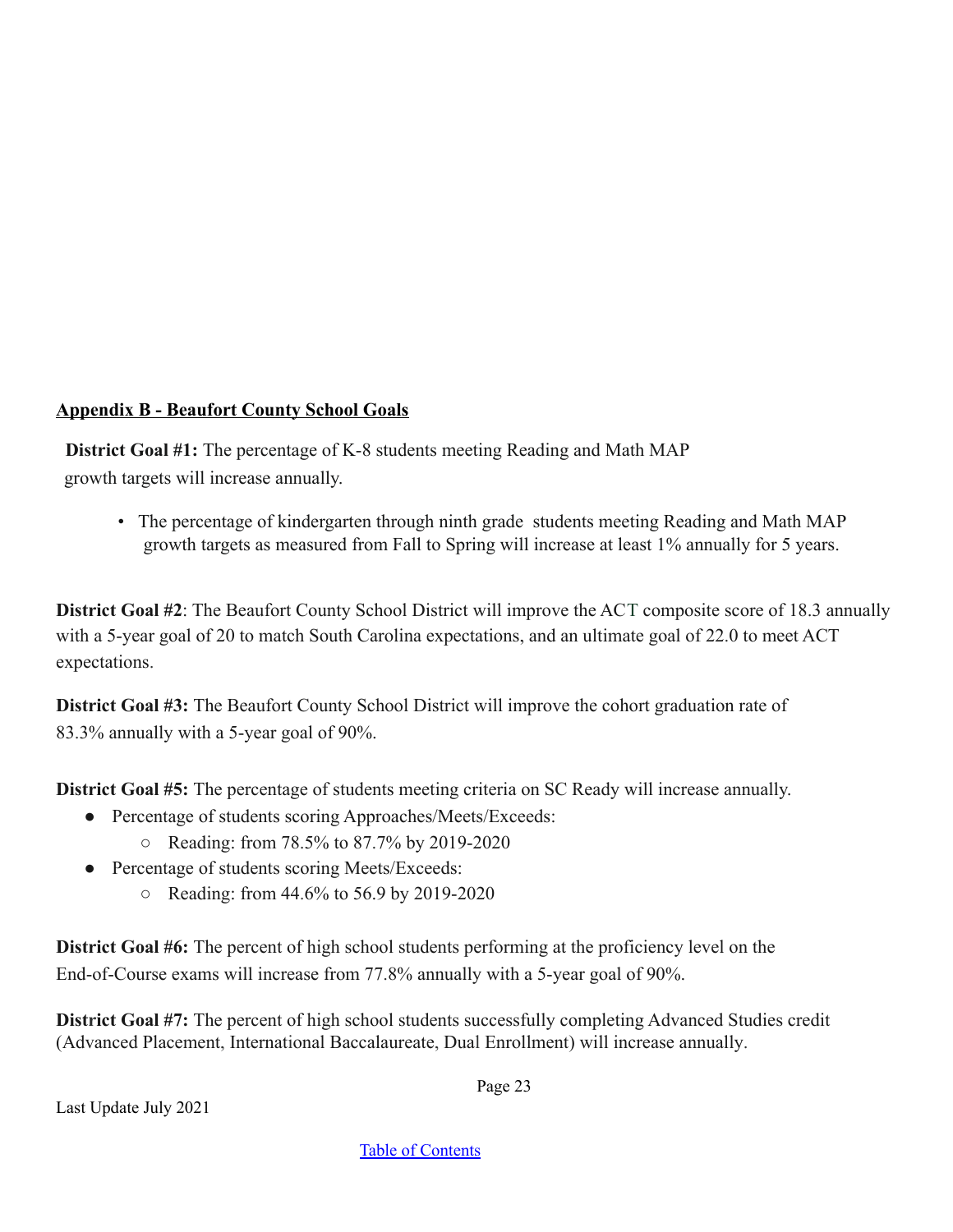**District Goal #8:** The percent of high school students earning a silver or higher certification on WorkKeys will increase from 67.7% annually with a 5-year goal of 75%.

**District Goal #9:** The percent of highly qualified teacher retention will increase from 82% to 85% by the end of the 2019-20 school year.

**District Goal #10:** The percent of STUDENT DISCIPLINE will decrease from 26.4% to 16% by the end of the 2019-2020 school year.

**District Goal #11:** The percent of TCL College Ready students will increase from 54.5% to 70% by Fall 2020.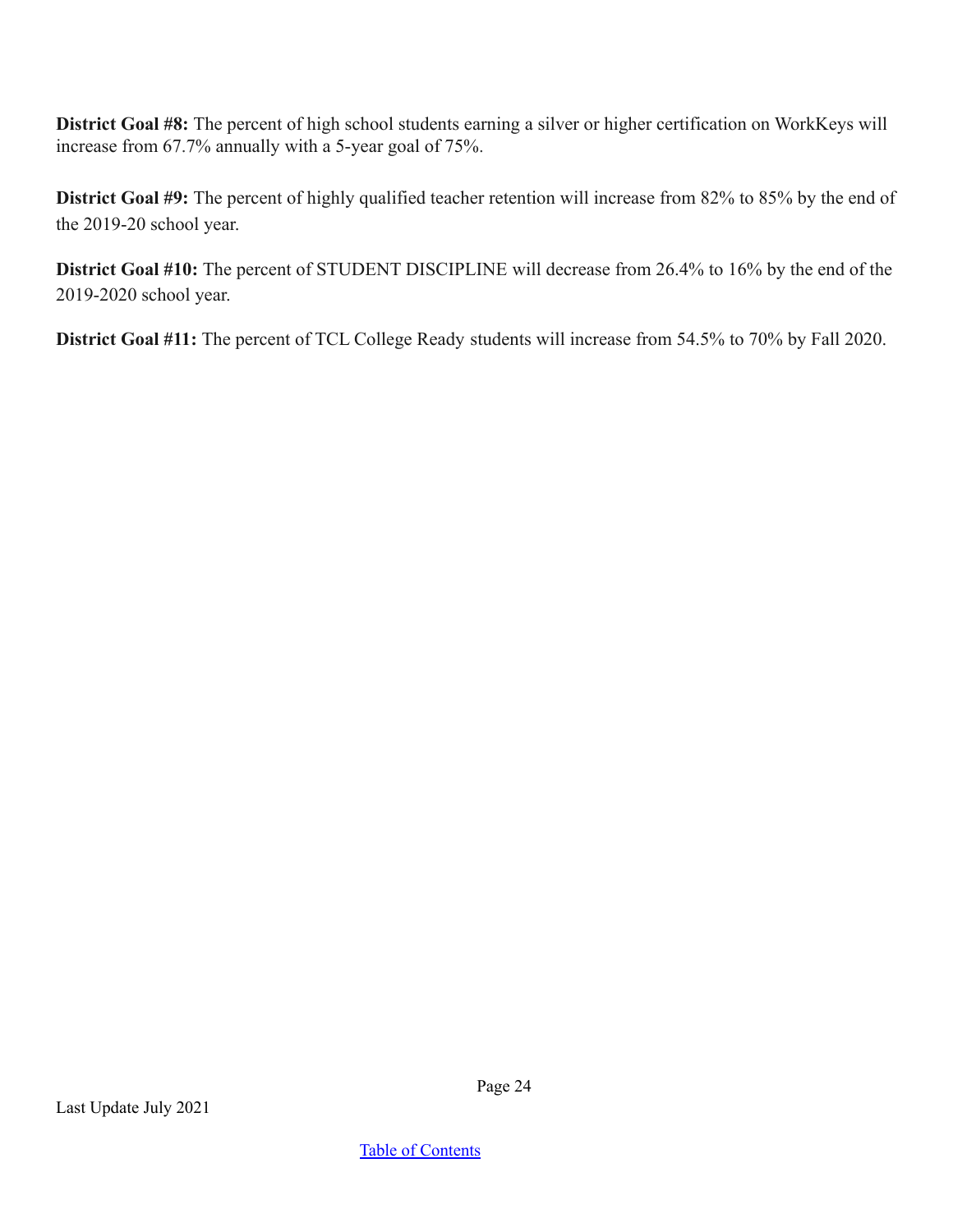#### <span id="page-24-0"></span>**Appendix E - Glossary of Terms**

There are numerous high progress literacy instructional components that exist within the structures of Reader's/Writer's Workshop. These strategies are consistent with best practices and include the following:

- **Debriefing/sharing** provides students an opportunity to reflect upon and articulate what they have noticed about the work they have completed and the strategies they have used. Students may also choose to talk about the books they are reading or the pieces they have written. Sharing also offers teachers the opportunity to follow up on mini-lessons and to recognize students for their work.
- **Guided and strategy reading** provides opportunities for students to apply the skills and strategies inherent in strategic reading with increasing independence. Teachers continue to guide the process, but students are expected to take more responsibility and to engage in independent problem solving within a small group setting. Teachers support individuals and the group by matching books with readers and scaffolding the reading process.
- **Independent reading** provides opportunities for children to practice independent reading strategies with "just right" books. Reading large quantities of texts of their choice allows students get to know themselves better as readers. Paired with one-on-one conferences, independent reading encourages students to take responsibility for their growth as readers.
- **Independent writing** provides opportunities for students to develop their own writing processes while composing their own texts. Students are given opportunities to write in different genres for a variety of purposes and audiences. This structure allows students to apply their knowledge of print conventions and writer's craft. They are given opportunities to generate ideas, draft, revise, edit and publish. They also learn to articulate their decisions and processes as writers through conferring with other writers.
- Interactive writing provides opportunities for teachers and students to collaboratively develop text and "share the pen" to write. Students learn and participate in the writing process, learn concepts of print and understand that reading and writing are reciprocal processes. This structure allows students to apply letter-sound knowledge and spelling patterns in context. In addition, this structure provides texts students can revisit and read independently.
- **Literature study groups** provide opportunities for students to hold grand conversations about books they choose. Consequently, students learn the value of responding to literature aesthetically (Rosenblatt, 1995). They learn about language through author studies, genre studies and craft studies. Through rich conversations about high quality literature, students learn that literature can be both informative and transformative.
- **Mini-lessons** offer teachers the opportunity to provide short, focused lessons (5-10 minutes) based on students' needs. During mini-lessons, teachers offer advice about what students are doing as readers and writers. Teachers may demonstrate a strategy, build background knowledge, highlight well-crafted writing, or model a procedure. The effectiveness of the lessons may be increased by connecting a series of mini-lessons.
- **Read-aloud** provides daily opportunities for children to become immersed in text. It enables students to hear the right language from texts they cannot yet read on their own or might not have chosen to read. Teachers strategically choose books to share for a variety of purposes across the curriculum.
- **Reading conferences** offer teachers and students opportunities to learn and apply reading strategies in an intimate setting. Reading conferences provide opportunities for teachers to match readers with texts and to hold conversations about the reading process and the content of the book, reader-to-reader.

Page 25

Last Update July 2021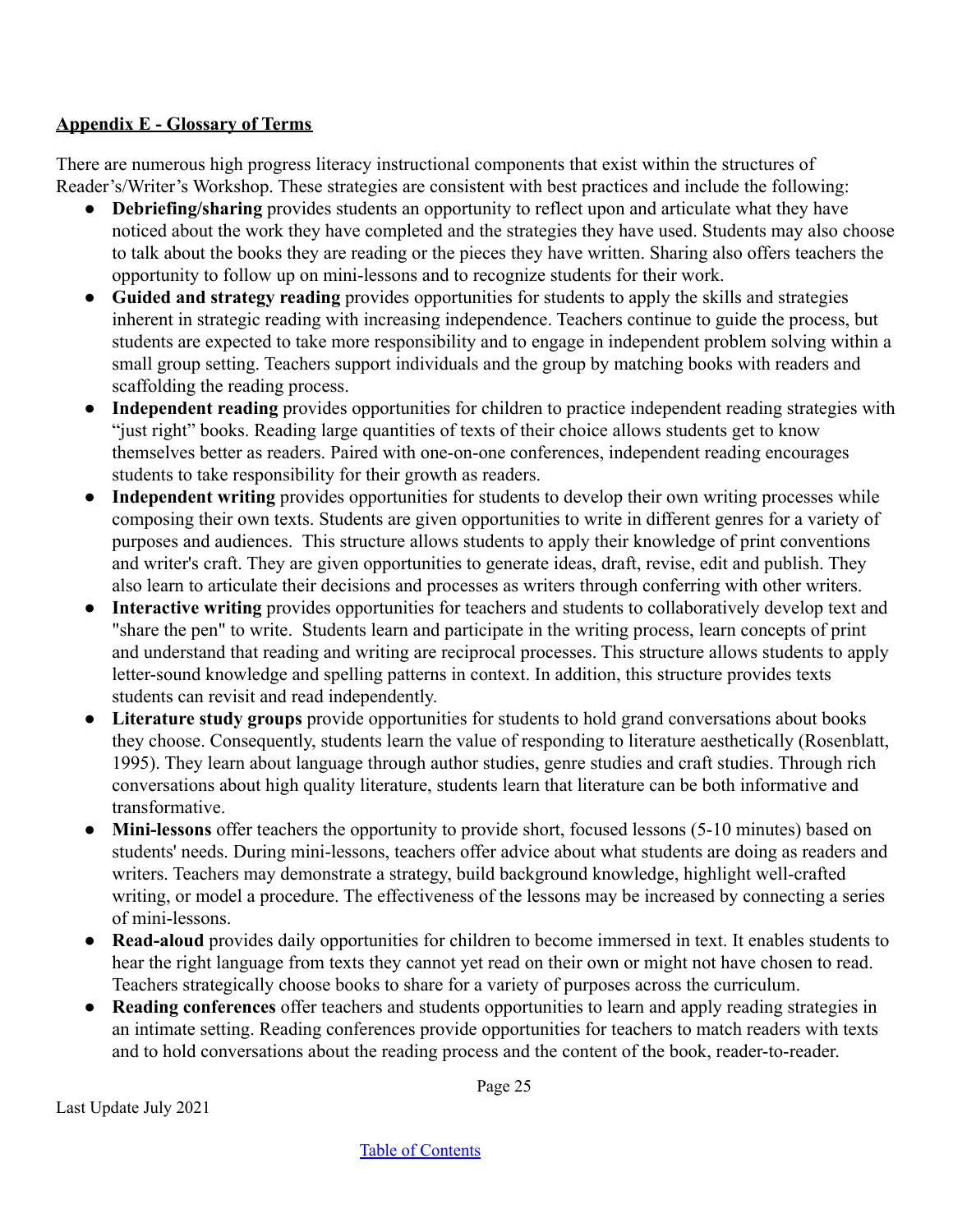During reading conferences, teachers use running records, miscue analysis, interview self-assessments, and/or student-watching notes to gain insight into the students' strengths, needs and interests.

- **Shared reading** provides opportunities for students to learn strategies successful readers utilize and how the reading process works. The reading occurs within the context of a large group with the teacher orchestrating the process.
- **Shared writing** provides opportunities for teachers and students to work together to compose texts with the teacher serving as the scribe. It allows the teacher to demonstrate how the writing process works by focusing on features of composing, written expression and print conversations while modeling a variety of text types. The co-created text can then serve as written language references for the classroom.
- **Writing conferences** offer teachers and students opportunities to learn and share their experiences with the writing process. Conferences are writer-to-writer conversations that allow teachers to assess and teach students individually in a continual effort to move them forward. Conferences also provide opportunities for teachers to match students with mentor writers and texts.
- **Word study** provides direct and explicit instruction in the foundations of reading including phonemic awareness, phonics, vocabulary, roots and affixes and word origins.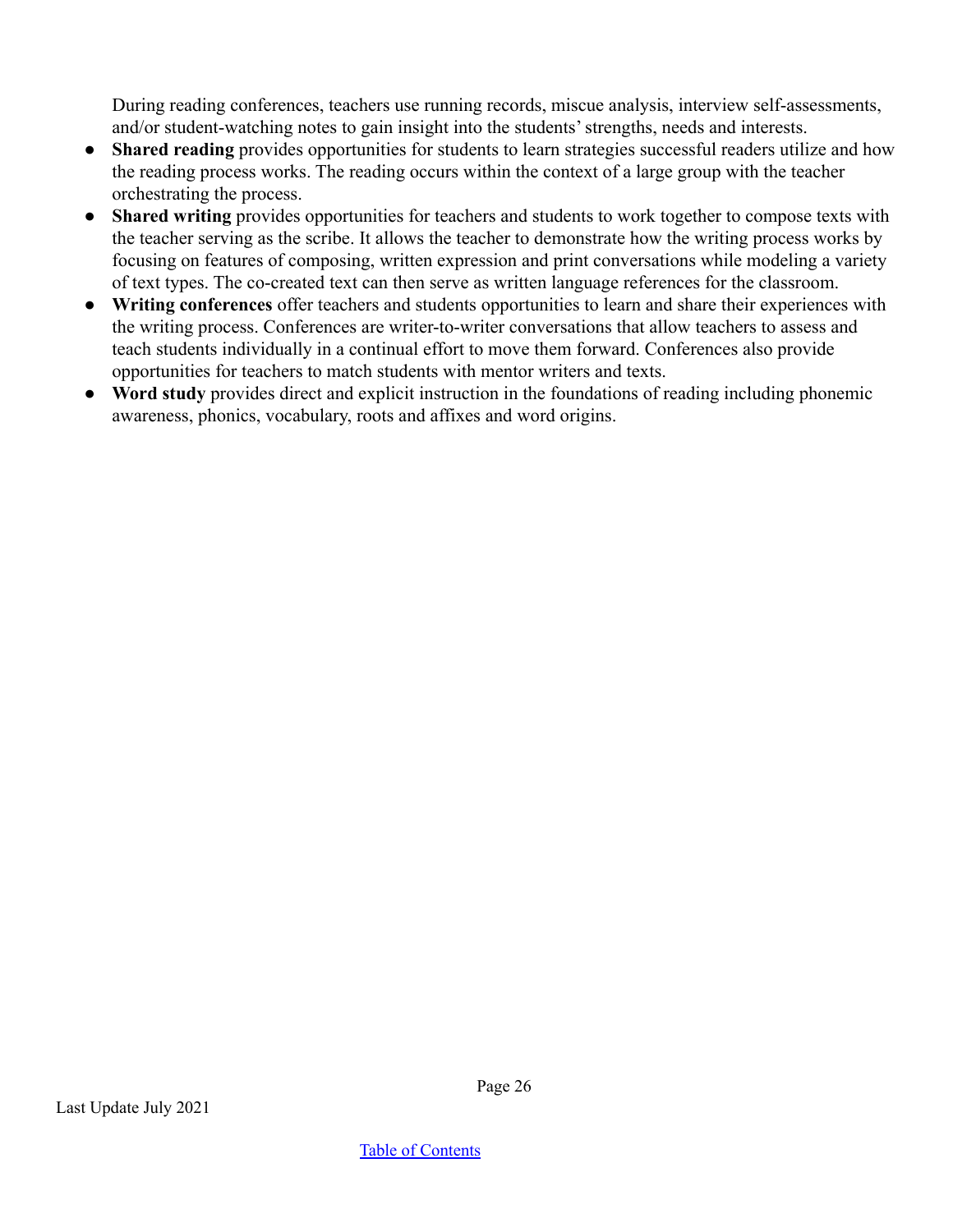| Θ                | Θ            |                           | o                     | ø                                                                           | ٥                           |                                          | ٥                                          | ۰                                             |                        |                                  |                                                                           |                |                                                 | ۰                                                                                                                                                              | ۰                         |            | ۰                                             | ۰                       | ۰                    | ٥                                        | ۰                        | ۰                |                             | ٥             |                                |                                                             |
|------------------|--------------|---------------------------|-----------------------|-----------------------------------------------------------------------------|-----------------------------|------------------------------------------|--------------------------------------------|-----------------------------------------------|------------------------|----------------------------------|---------------------------------------------------------------------------|----------------|-------------------------------------------------|----------------------------------------------------------------------------------------------------------------------------------------------------------------|---------------------------|------------|-----------------------------------------------|-------------------------|----------------------|------------------------------------------|--------------------------|------------------|-----------------------------|---------------|--------------------------------|-------------------------------------------------------------|
| 1661             | <b>Tenal</b> |                           | Val.                  | lel                                                                         | ž                           |                                          | ē                                          | la l                                          |                        |                                  |                                                                           |                | Epiphany                                        | ì                                                                                                                                                              | ₹                         |            | ₹                                             | È                       | ₹                    | ĕ                                        | ¥                        | ē                |                             | ₹             |                                |                                                             |
|                  | DO, U, OU    | <b>Other Vawel Seands</b> | M. U. R. R. EWI       | $\begin{array}{cc} 0, & 0, & 0, \\ 0, & 0, & 0, \\ 0, & 0, & 0 \end{array}$ | <b>Xie Mh</b>               |                                          | e.e.e.e.k                                  | おものが                                          | Long Ve                | Phoneme   Graphemets  Examples   | icpresented by graphemes (letters).                                       | <b>Phoneme</b> |                                                 | m, mm, rob                                                                                                                                                     | ç                         |            | c.k.ck.ch.<br>cc.que                          | J. g. ge, dge           | ×                    | 86 6                                     | E.ff.ph.gh               | d, dd, ed        |                             | b, bb         | Phoseme Craphenels) Example(s) | s represented by graphemes (letters).                       |
| beek, put, could |              |                           | human, was, few, chew | seal, rew<br>no, note, boat.                                                | find, ride, light, fly, pie |                                          | me, there, bear, feet.<br>key, chief, baby | they, eight, vein<br>becon, lete, day, train, |                        |                                  | The smallest unit of sound in a word that                                 |                |                                                 | msd. hammer, lamb                                                                                                                                              | les bell                  | enbaq      | cat, kitten, duck,<br>school, ocour, antique. | jet, cage, barge, judge | ť                    | 66e v.6                                  | fish, puff, phone, tough | dog. add. filled |                             | big, rubber   | onant Sounds                   | he sonaliest unit of sound in a word that                   |
|                  | Θ            | ٥                         |                       | ٥                                                                           | ۰                           |                                          | o                                          | ۰                                             |                        |                                  |                                                                           |                |                                                 | Θ                                                                                                                                                              |                           | ٥          | ۰                                             | $\bullet$               | Θ                    | O                                        | o                        | $\bullet$        | $\bullet$                   |               |                                | product a phone                                             |
| Vo (r)           |              | RthV                      |                       | <b>Talel</b>                                                                | Valey                       |                                          | jikoj                                      | <b>Gows</b>                                   |                        |                                  |                                                                           |                |                                                 | È                                                                                                                                                              |                           | ž          | ξ                                             | ξ                       | ਟੋ                   | È                                        | ₹                        | ই                | ì                           |               |                                |                                                             |
| or, ore, oor     |              | Irr, ere, eer             |                       | air, ear, are                                                               | Ħ,                          | <b>Vount Sounds</b> in                   | ol.oy                                      | GW, Oil, Oil, B                               |                        | Phoneme   Graphemets)   Examples | A fetter or a number of letters that<br>spell a phoneme [scure] in a word | Grapheme       |                                                 | $\begin{array}{cc} \mathbf{L} & \mathbf{R} \mathbf{R} \\ \mathbf{L} & \mathbf{R} \mathbf{R} \end{array} \begin{array}{c} \mathbf{R} \\ \mathbf{L} \end{array}$ |                           | ž          | ž                                             | an's                    | t.tt.ed              | DR, 90<br>5, 98, 55, C,                  | t, m, we                 | ot pp            | in ge                       | Consonant Soa | Phoneme Graphemeis) Example(s) | A letter or a number of letters that<br>packet at the avoid |
| for, core, door  |              | mirror, here, cheer       | <b>Dear, care</b>     | air, chair, fair, hair,                                                     | ę                           | <b><i><u><b>Buenced by r</b></u></i></b> | coln, toy                                  | cow, out, mouse, house                        | <b>Vowel Dipthongs</b> |                                  |                                                                           | N              | hangsom   430-256-5443   C Educational (cipture | is, was, please, Xerox.<br>xylophone                                                                                                                           | alp. fizz, sneeze, laser, | yes, ordon | WEE, WIN, SWIM                                | and Open                | top, letter, stopped | sun, mouse, dress,<br>city, ice, science | Fun, marry, write        | pic, apple       | no, dinner, knee,<br>amonte | 룘             |                                |                                                             |

 $\Box$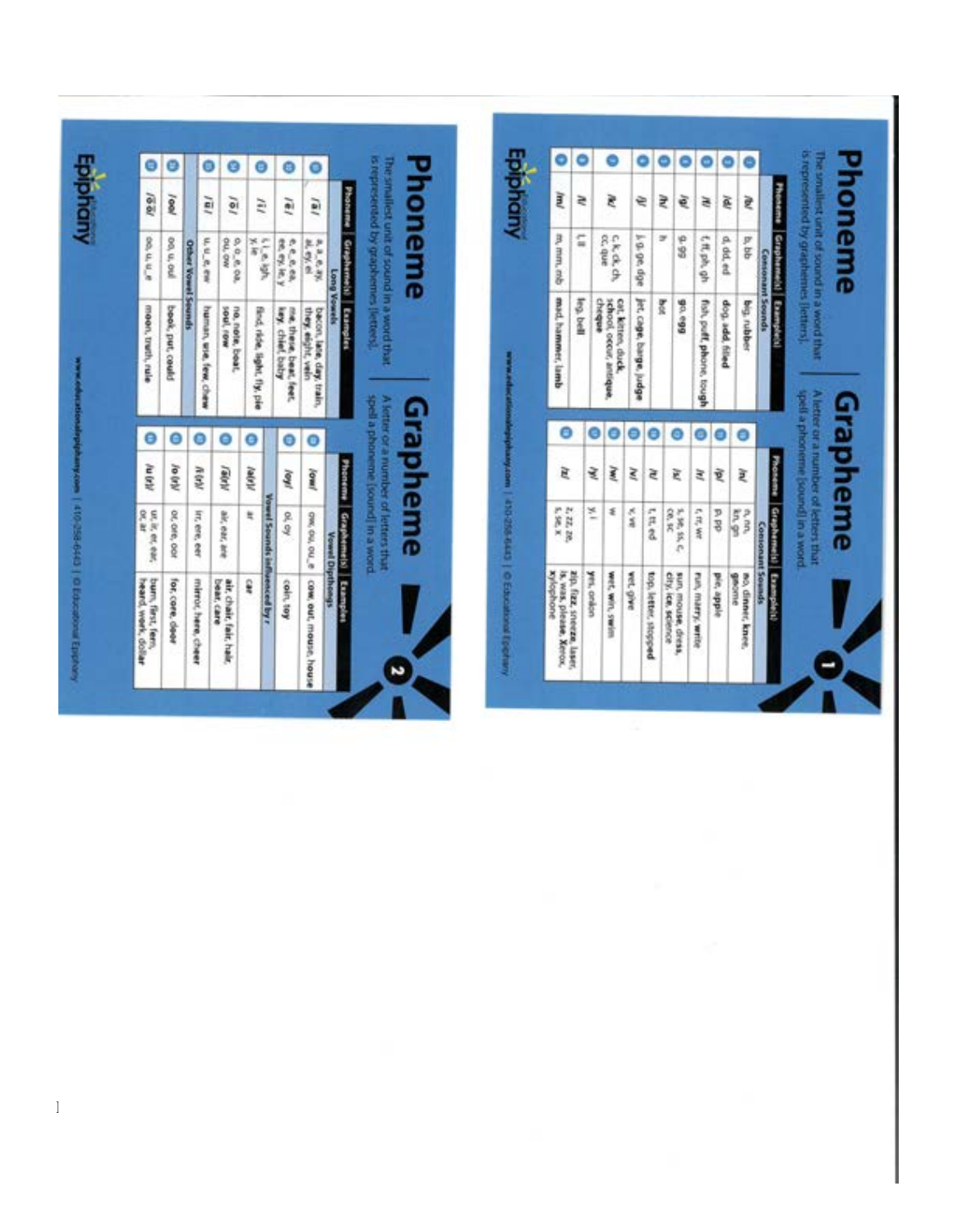# **Phoneme**

**Grapheme** 

The smallest unit of sound in a word that is represented by graphemes (letters).

A letter or a number of letters that spell a phoneme [sound] in a word.

|   |                             | Phoneme Grapheme(s) Examples |                                         |   |      | Phoneme Grapheme(s) Examples |                           |
|---|-----------------------------|------------------------------|-----------------------------------------|---|------|------------------------------|---------------------------|
|   |                             |                              | <b>Consonant Digraphs</b>               |   |      |                              | <b>Short Vowel Sounds</b> |
| ۰ | 恤<br>ingt voiced)           | s.                           | thumb, thin, thing                      | 0 | lar- | 3, 201                       | hat, lawgh                |
|   | <b>Ida</b>                  |                              |                                         | Θ | iei  | <b>E.E3</b>                  | bed. bread                |
| Θ | hoiced.                     | th.                          | this, feather, then                     | ⊜ | w    |                              | ¥.                        |
| θ | ling/                       | ng, n                        | sing, monkey, sink                      | € | loř. | 0.2.30                       | het, want, hael,          |
| θ | ish/                        | $sh.$ 55, $ch.$<br>ti.ci     | ship, mission, chef.<br>motion, special | ٥ | hal  | aw, ough<br>EL 0             | draw, bought<br>60.100    |
| Θ | ids/                        | ch, tch                      | chip, match                             |   |      |                              |                           |
| Θ | <b>Idal</b>                 | DES.                         | garage, measure,<br>division            |   |      |                              |                           |
| 6 | <b>Indu</b><br>with breath) | wh.                          | what, when, where,<br>why.              |   |      |                              |                           |



epiphany.com | 410-258-6443 | C Educational Epiphany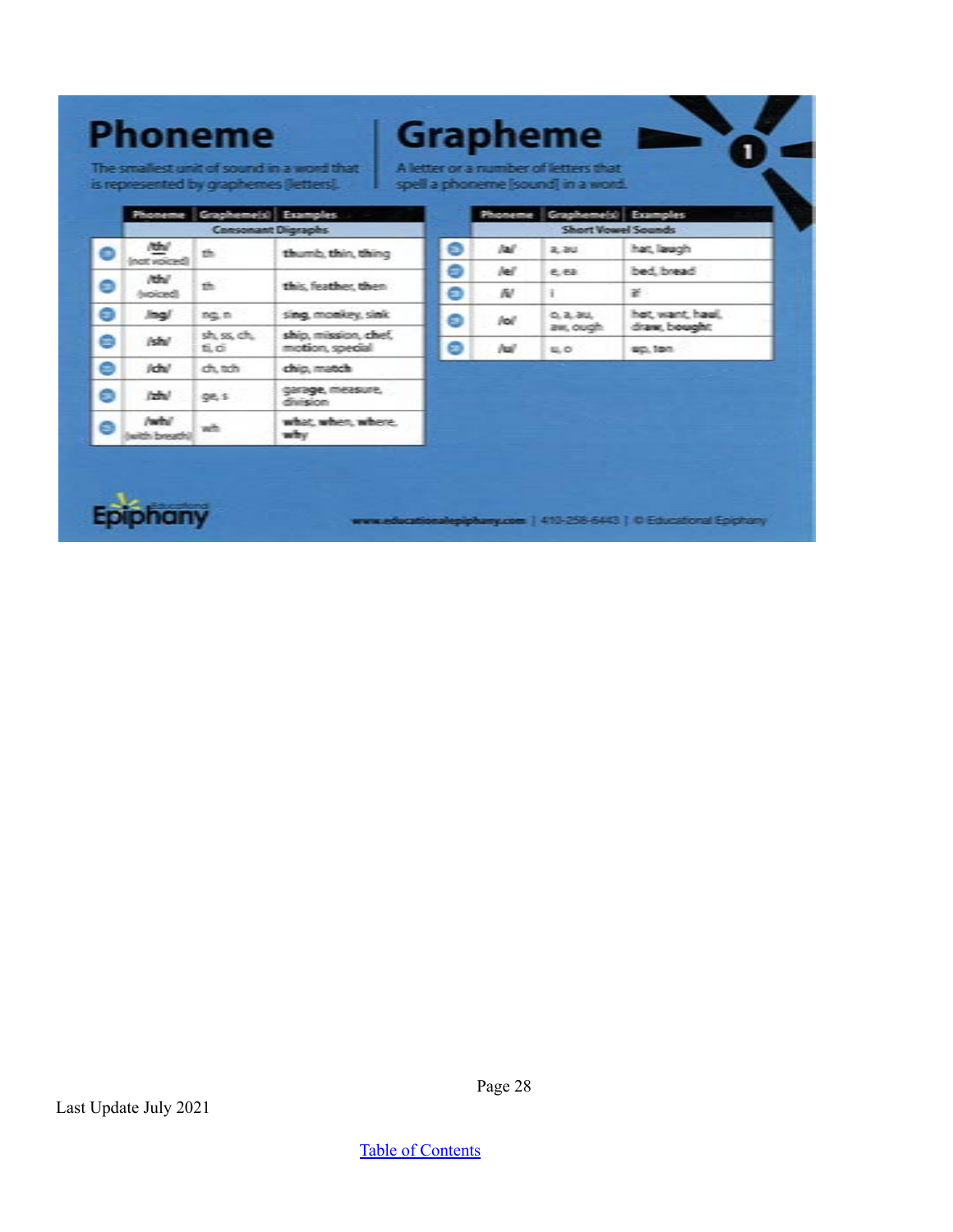# PHONICS CONTINUUM

SIPPS' (Systematic Instruction in Phonological Awareness, Phonics, and Sight Words)



Last Update July 2021

Page 29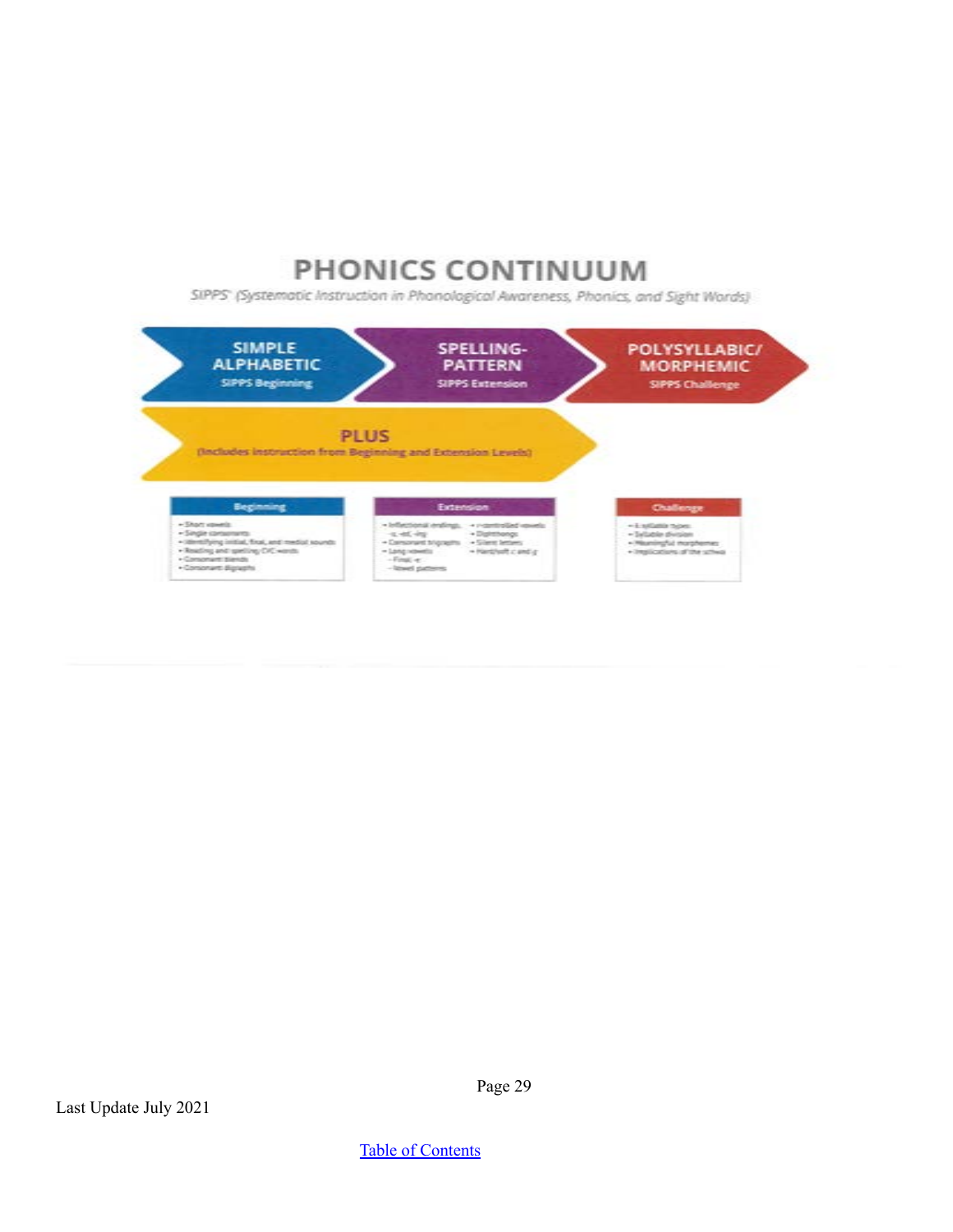|                    | b                            | /k/cat c /s/cell                |      |                          |                             | d                    |                                                               |                                                   |                                    |                 | gum                                                                                                                                         | $g$ /j/gem            |  |  |
|--------------------|------------------------------|---------------------------------|------|--------------------------|-----------------------------|----------------------|---------------------------------------------------------------|---------------------------------------------------|------------------------------------|-----------------|---------------------------------------------------------------------------------------------------------------------------------------------|-----------------------|--|--|
|                    | h                            |                                 |      |                          |                             | k                    |                                                               |                                                   |                                    |                 |                                                                                                                                             |                       |  |  |
|                    | n                            |                                 | p    |                          |                             | qu /kw/              |                                                               |                                                   | r                                  | smell s /z/rose |                                                                                                                                             |                       |  |  |
|                    | t                            |                                 | v    |                          |                             | w                    |                                                               |                                                   | $x$ /ks/                           |                 |                                                                                                                                             |                       |  |  |
|                    |                              |                                 |      |                          |                             | Vowels + $v$         |                                                               |                                                   |                                    |                 |                                                                                                                                             |                       |  |  |
| ă<br>ā a<br>ŏ wand | cat<br>ba-sic                | ě<br>pet<br>e<br>ē<br>be-gin    |      | ĭ                        | sit                         |                      | ŏ dog, ŭ son<br>$\Omega$<br>ī kind, si-lent o cold, o-pen   ū |                                                   | ŭ<br>u                             | cup             |                                                                                                                                             | i gym<br>у<br>e ba-by |  |  |
| ã a_e<br>cake      |                              | tree<br>ē<br>ee, e_e<br>here    |      | $i$ i_e, ie<br>ë thief   | pipe, pie                   | Silent $e + ey$      | hope<br>$0$ $0$ $e$ , $0e$<br>hoe                             |                                                   | cube<br>ŭ u_e, ue<br>clue          |                 | m<br>z<br>yet<br>mu-sic i my<br>barn<br>ar<br>/ā-r/ care, /er/ dollar<br>corn<br>or<br>/er/<br>ā vein<br>ei<br>cook ë receipt i height<br>n | e key<br>ey<br>a prey |  |  |
|                    |                              |                                 |      |                          |                             | R controlled         |                                                               |                                                   |                                    |                 |                                                                                                                                             |                       |  |  |
|                    | fern<br>er                   |                                 |      | bird<br>ir<br>/ī-r/ wire |                             |                      | turn<br>ur                                                    |                                                   |                                    |                 |                                                                                                                                             |                       |  |  |
|                    | /er/ pearl<br>/ē-r/ ear hear | /ā-r/ bear, /ar/ heart          |      | /ā-r/<br>air<br>chair    |                             | $/$ ou-r $/$<br>/er/ | /or/                                                          | pour                                              | our sour<br>hu-mour                |                 |                                                                                                                                             | motor                 |  |  |
|                    |                              |                                 |      |                          | Vowel diphthongs & teams    |                      |                                                               |                                                   |                                    |                 |                                                                                                                                             |                       |  |  |
| ŏ<br>au<br>sauce   | ŏ<br>aw<br>saw               | oi<br>coin                      |      | оу<br>boy                | couch<br>ou<br>ô, ew, ū     |                      | ou cow food<br>ow<br>o grow                                   |                                                   | oo                                 |                 |                                                                                                                                             | ā eight<br>eigh       |  |  |
| ā<br>ai<br>rain    | ā<br>ay<br>play              | è eat<br>ě ea head<br>ā steak   |      | ĩ<br>igh<br>light        | ī.<br>e ie thief<br>ew view | pie                  | õ<br>oa<br>boat                                               |                                                   | ū<br>ew<br>new                     |                 |                                                                                                                                             |                       |  |  |
|                    |                              |                                 |      |                          | <b>Consonant Teams</b>      |                      |                                                               | ū juice õ, õ, ew<br>ui ough<br>ĭ squish ow, ŭ, ŏf |                                    |                 |                                                                                                                                             |                       |  |  |
| ch<br>chip         | sh<br>sheep                  | this<br>th                      | thin | wh<br>when               | ng<br>ring                  |                      | k<br>ck<br>pick                                               |                                                   | j<br>dge<br>bridge                 | kn<br>knot      |                                                                                                                                             | r<br>wr<br>wrap       |  |  |
| ch<br>tch<br>catch | sh<br>ti<br>na-tion          | sh ses-sion<br>si<br>zh fu-sion |      | sh<br>ci<br>so-cial      | nk<br>pink                  |                      | f<br>ph<br>phone                                              |                                                   | /f/-rough<br>gh light<br>/g/-ghost | n<br>gn<br>gnat |                                                                                                                                             | m<br>mb<br>lamb       |  |  |

CET PEADV 4 Info  $\mathcal{L}$ 

s S v

 $\frac{1}{167}$ -gridst<br>2 sounds =  $\frac{1}{167}$ , 3 sounds =  $\frac{1}{167}$ , silent =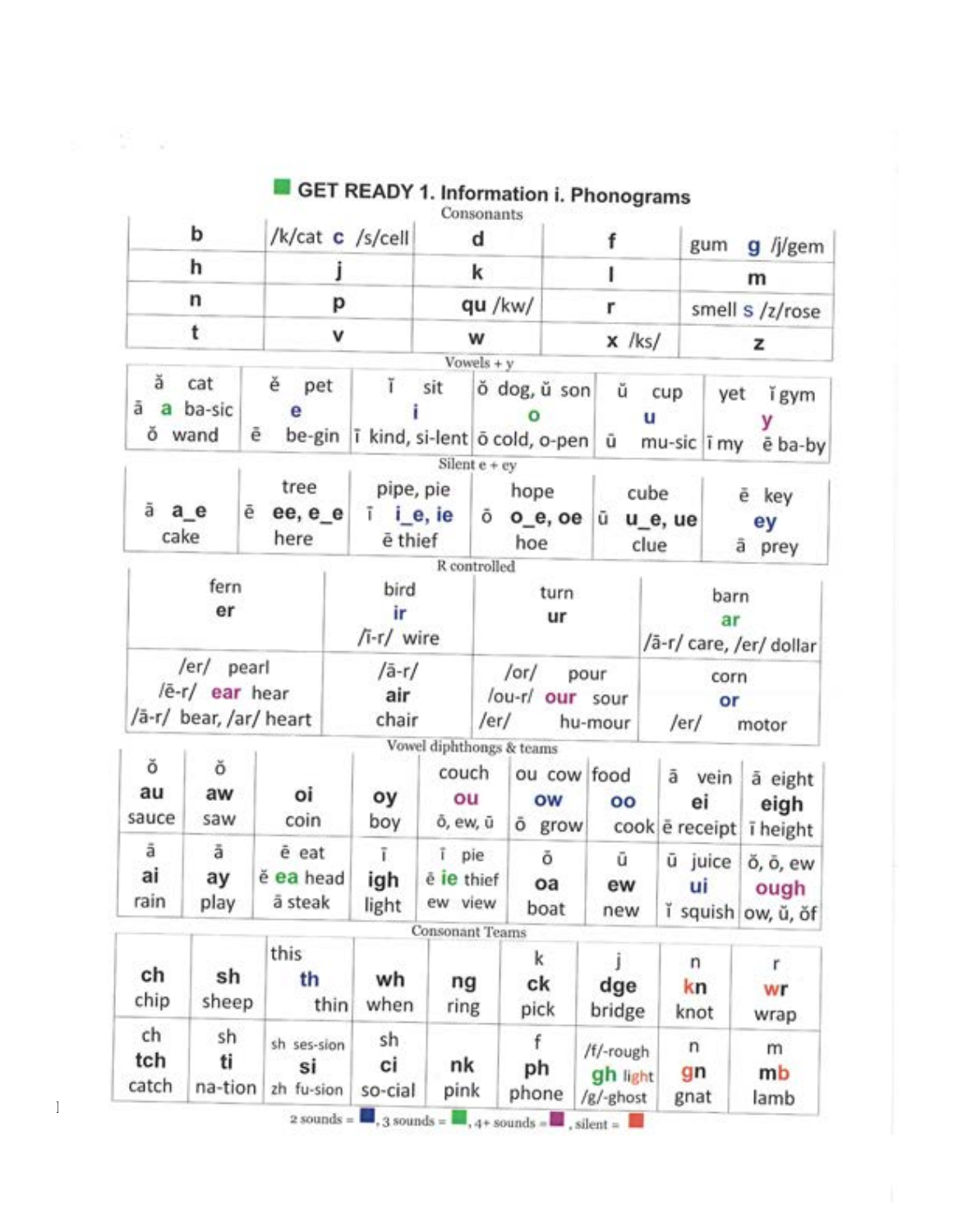| Root                  | <b>Definition</b> |                         | Root       | <b>Definition</b>  |                 | Root                               | <b>Definition</b> |
|-----------------------|-------------------|-------------------------|------------|--------------------|-----------------|------------------------------------|-------------------|
| audi-                 | hear              |                         | geo-       | earth              |                 | phil-                              | love.             |
| $\mathbf{z}$<br>bene- | good              |                         | graph-     | write              | 雪               | phon-                              | sound             |
| bio-<br>31            | life              | H.                      | greg-      | group              | 34              | photo-                             | light             |
| chrono-               | time              | 属                       | jur-, jus- | <b>Eaw</b>         | 15 <sub>1</sub> | port-                              | carry             |
| cred-<br>51           | believe           | 15                      | log-       | speech/<br>thought | ъ               | scrib-                             | write             |
| dict-<br>×            | say               | as.                     | luc-       | light              | $\mathbf{B}$    | sens-, sent-                       | feel              |
| duc<br>x.             | -lead             | Ħ                       | manu-      | hand               | 推               | spec <sub>r</sub><br>spect-, spic- | look              |
| fid-<br>×.            | truth/faith       |                         | mand-      | order              | 霊               | tele-                              | far off           |
|                       | bend              | Ħ                       | mis-, mit  | send               | 30              | terr-                              | earth             |
| flex-<br>٠            | birth             | 潭                       | omni-      | all                | 车               | vac-                               | empty             |
| gen-                  |                   | $\overline{\mathbf{H}}$ | -pathy     | feel               | <b>H</b>        | vid-, vis-                         | see               |



www.educationalepiphany.com | 410-258-6443 | © Educational Epiphany

Page 31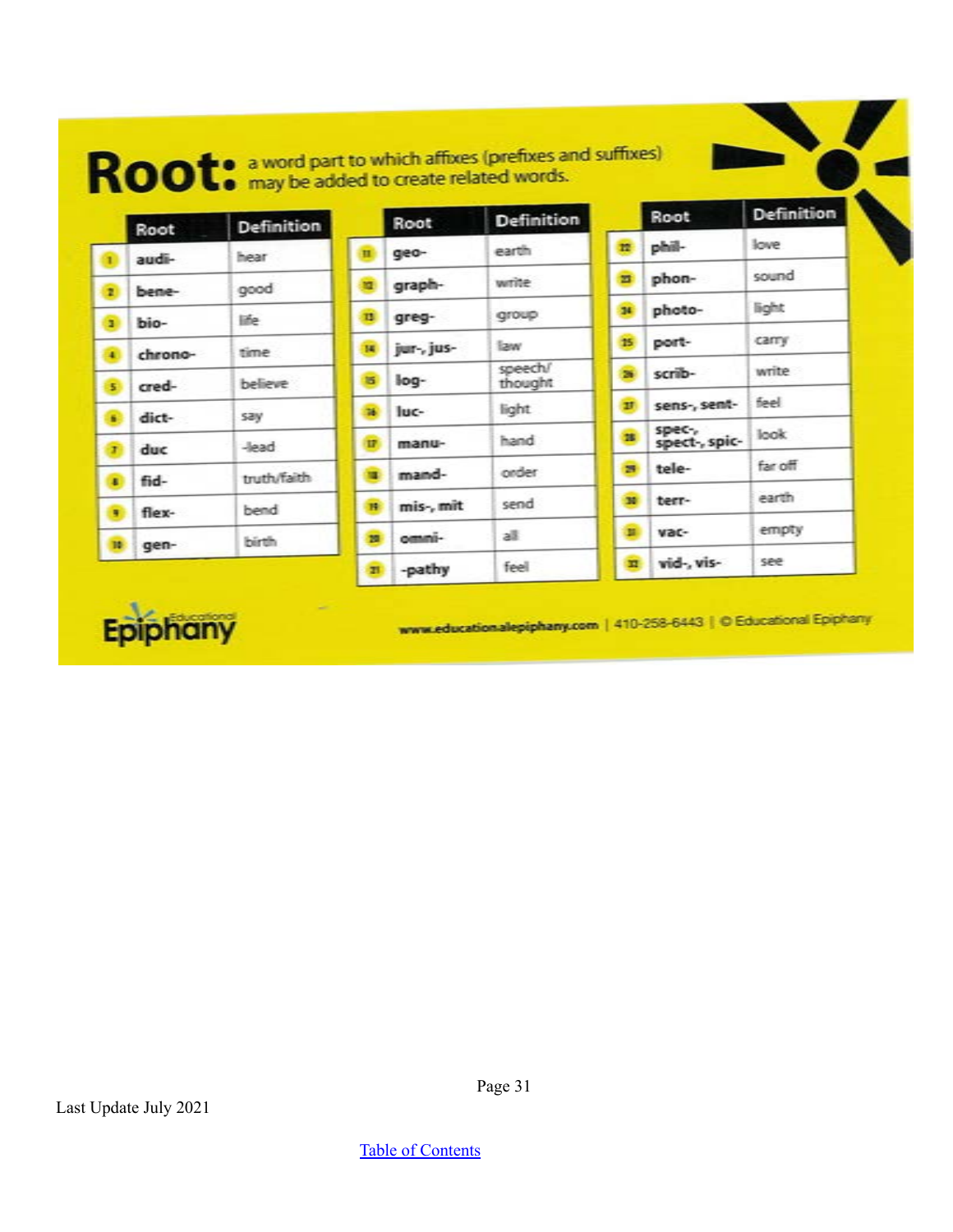| e, ex-                                                          |  |   |                           |                         |        |             |                   |                |                   |               | Θ                   | Θ                      |                          | 0                       | Θ                     | ۰                            | ۰                    | ۰                   | ۰                 |                   |
|-----------------------------------------------------------------|--|---|---------------------------|-------------------------|--------|-------------|-------------------|----------------|-------------------|---------------|---------------------|------------------------|--------------------------|-------------------------|-----------------------|------------------------------|----------------------|---------------------|-------------------|-------------------|
| en-, em-<br>틁                                                   |  | 鲁 | contra-                   | -W00<br>co-, con-,      | draw-  | Ŧ           | -opne             | -pue           | Prefix            | å             | ś                   | 40-38                  | ģ                        | å                       | ģ                     | £10.                         | <b>M-Jai</b>         | k3e-                | able, ible        | Suffix            |
| case to<br>apposite<br><b>PRESIDINAL</b><br>appointe<br>against |  |   |                           | together<br><b>PERM</b> | punoae | OMG         | 盖                 | zauete         | Definition        | comparative   | become              | one who                | past terrie              | place/state<br>of being | ancome                | relating to place            | Buremake             | <b>Kappedayaams</b> | can be done       | <b>Definition</b> |
| Θ                                                               |  |   |                           |                         |        |             |                   |                |                   | Θ             | Θ                   | Θ                      |                          | ٥                       |                       | ۰                            | ۰                    | ۰                   | ۰                 |                   |
| poly-<br>non-<br><b>Mond</b>                                    |  |   | Mis-                      | mid-                    | micro- | macro       | inter             | in, im, il, ir | Prefix            | $A_2 - A_3 +$ | ģ                   | ġ                      | ġ                        | -ion, -tion,<br>-ation  | ģ                     | $44 - 44$                    | $+$ cal              | -ful, -ous          | İ                 | Suffix            |
| Aureu<br>ğ<br><b>SING</b><br>AgEucian<br>middle<br>peurs        |  |   |                           |                         |        | aGuey       | between           | <b>BOT</b>     | <b>Definition</b> | jo Aspetb     | orly sets           | <b>bellet/doctrine</b> | having the               | act of, process         | participle<br>present | make or                      | pertaining to        | <b>Nallod</b>       | <b>Warrant</b>    | <b>Definition</b> |
| Θ                                                               |  |   |                           |                         |        |             |                   |                |                   | Θ             | Θ                   | Θ                      | Θ                        | ۰                       | Θ                     | Θ                            | Θ                    | Θ                   | 0                 |                   |
| Ş<br>旱<br>4Ms<br>andns<br>transi-                               |  |   |                           |                         | sub-   | pami-       | ą                 | aad            | Prefix            | 4             | p.ea.               | 흫                      | $-5$                     | Alliopp-                | 10055                 | ment                         | 4                    | ins                 | -tea, -tse        | Sufflix           |
| <b>DOX</b><br>three<br><b>BROUDER</b>                           |  |   | together<br><b>Pupper</b> | puoling<br>abowe/       | under/ | halt/parthy | <b>buck/again</b> | before         | <b>Definition</b> | having the    | direction of<br>可保存 | position held          | one, plural<br>more than | study, science          | Natio of              | state/vesult of<br>an action | characteristic<br>of | <b>Hitchcoat</b>    | become<br>make or | Definition        |

Last Update July 2021